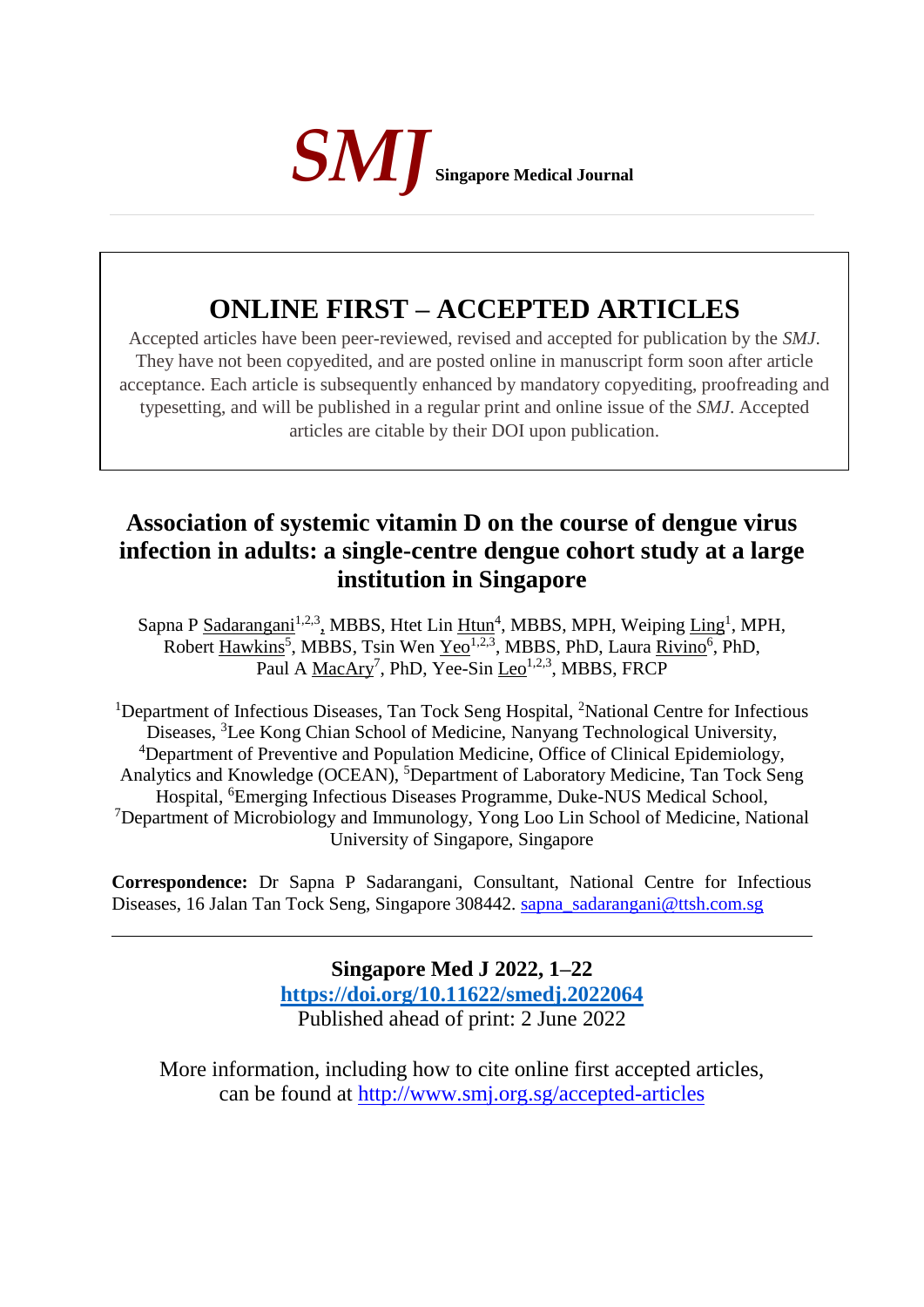#### **ABSTRACT**

**Introduction:** Host immune responses may impact dengue severity in adults. Vitamin D has multiple immunomodulatory effects on innate and adaptive immunity.

**Methods:** We evaluated the association between systemic 25-hydroxyvitamin D [25-(OH) D] and dengue disease severity in adults. We measured plasma for total 25-(OH) D levels with an electrochemiluminescence immunoassay using stored samples from participants with laboratory confirmed dengue who were prospectively enrolled in 2012–2016 at our institution. **Results:** 80 participants (median age 43 years) were enrolled. Six participants had severe dengue based on the World Health Organisation (WHO) 1997 criteria (i.e. dengue haemorrhagic fever/dengue shock syndrome) and another six had severe dengue based on the WHO 2009 criteria. Median 25-(OH) D at acute phase of dengue was 6.175  $\mu$ g/L (interquartile range 3.82–8.21; range 3.00–15.29) in all participants. 25-(OH) D showed inverse linear trend with severe dengue manifestations based on the WHO 2009 criteria (aRR 0.72; 95% confidence interval  $0.57-0.91$ ;  $p < 0.01$ ) after adjustment for age, gender and ethnicity.

**Conclusion:** Limited studies have evaluated the role of systemic 25-(OH) D on dengue severity. Our study found low systemic 25-(OH) D was associated with increased dengue disease severity, particularly for severe bleeding that was not explained by thrombocytopenia. Further studies investigating the underlying immune mechanisms and effects on the vascular endothelium are needed.

*Keywords: dengue, severe dengue, vitamin D, 25-hydroxyvitamin D*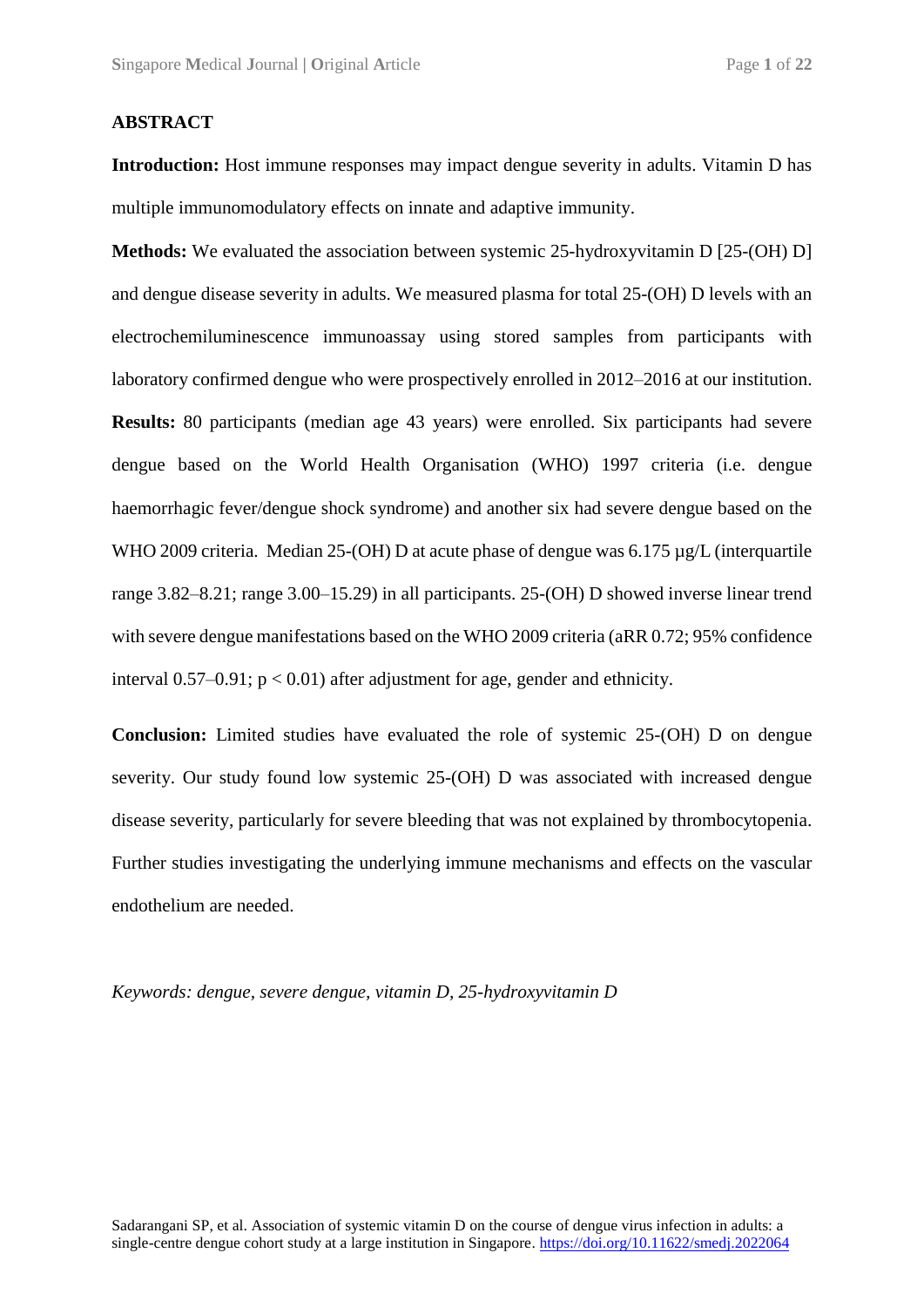#### **INTRODUCTION**

Dengue remains a globally important vector-borne infection with World Health Organisation (WHO) estimates of 50 million annual dengue infections and approximately 2.5 billion individuals at risk in dengue-endemic areas.<sup>(1)</sup> A more recent estimate using cartographic approaches revealed an annual burden of 390 million (95 percent credible interval 284-528) dengue infections, of which 96 million  $(67-136)$  are symptomatic.<sup>(2)</sup> The risk of severe dengue in adults is associated with host co-morbidities such as diabetes mellitus and other components of the host immune response.  $(3,4)$  The critical phase during dengue infection occurs during viral clearance, suggesting host immune responses may play an important role and could be targeted in approaches to mitigate severe dengue infection. Various immunopathogenesis and virus-host interaction factors have been studied, including role of pro-inflammatory cytokines (TNF-α, IFN-γ, IL-10), innate immunity, cellmediated immunity, antibody-mediated enhancement (ADE) and endothelial activation. (3,5,6)

There is now a licensed live-attenuated dengue vaccine CYD TDV (Dengvaxia ®) which may be used in certain patient sub-populations and there are other candidate dengue vaccines in development.<sup> $(7,8)$ </sup> However, at the time of writing there is no licensed vaccine for use in older adults, and CYD TDV may not be appropriate for widespread implementation in all populations of risk. There is a need for further research to delineate the mechanisms of dengue pathogenesis in the context of rational development of therapeutic and immuno-modulatory interventions to prevent dengue-related complications in adults. (9,10)

Recently, there has been escalating interest in vitamin D's immunomodulatory actions, and its association with susceptibility to certain infections.  $(11,12)$  Vitamin D has robust actions on the innate immune response, acting as a chemo-attractant for monocytes, T cells and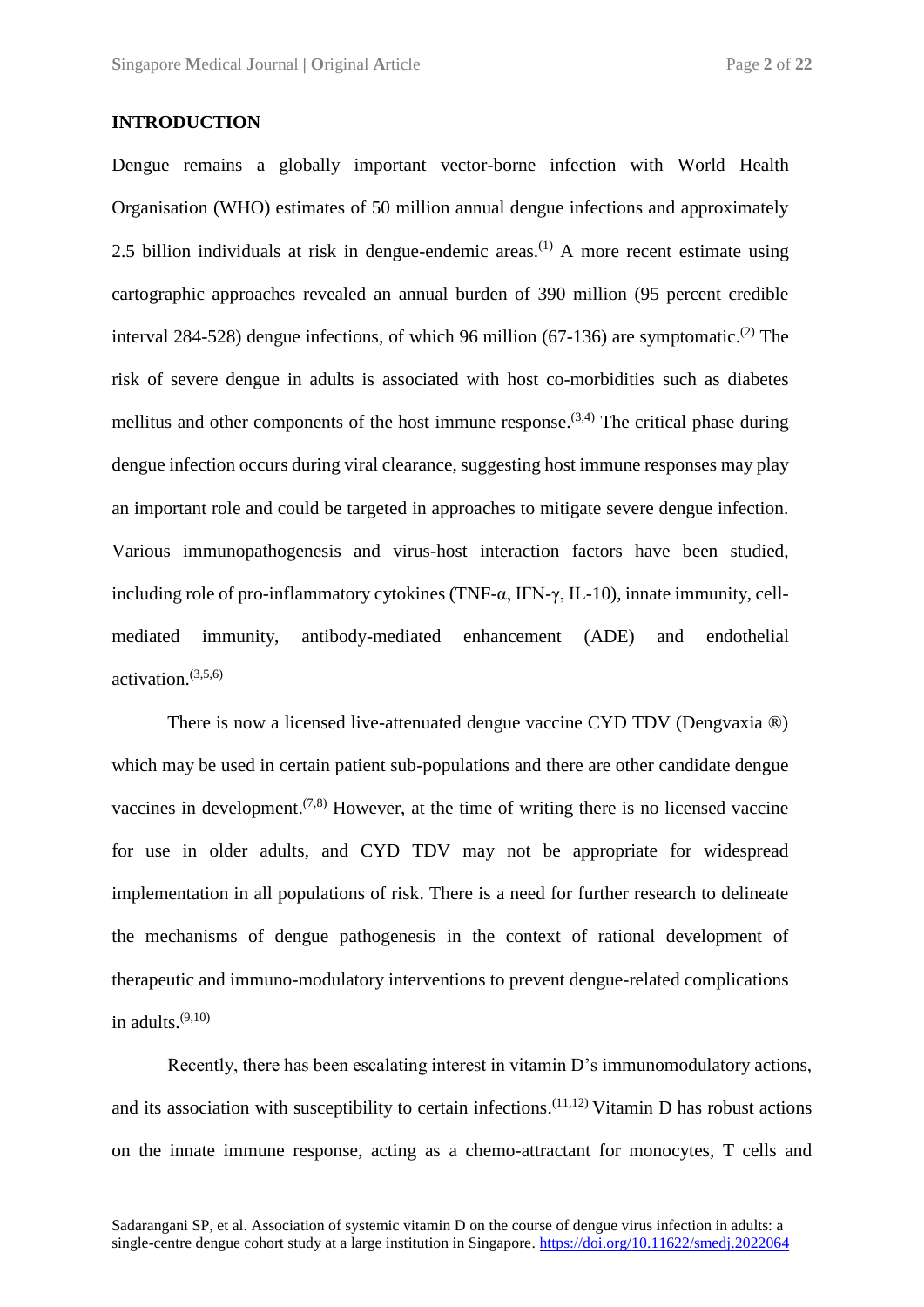neutrophils. It triggers a shift to a Th2 type cytokine response (characterized by increased levels of IL-4, IL-5, IL-10, and reduced levels of IL-2, IFN-γ, and TNF-α, i.e. pro-inflammatory cytokines).  $1,25-(OH)_2$  D3, the active metabolite produced endogenously from 25-(OH) D, inhibits IL-17 and IL-22 producing Th17 cells and increases CD4+/CD25+ Treg cells.<sup>(13,14)</sup> Vitamin D also has an influence on peripheral homing and the migration of T cells to the skin. (14)

Few studies have evaluated the association between vitamin D and dengue disease severity.<sup>(15-22)</sup> Several recent studies suggest a dose-response relationship between exposure to vitamin D and dengue pathogenesis and severity. $(15,18,20)$  In contrast, other studies have shown contrasting results, i.e. higher 25-(OH) D associated with more severe dengue  $(DHF/DSS)$ .<sup>(17,19)</sup> Importantly, the threshold of systemic 25-(OH) D for its immune-active actions is not yet known and may not be directly congruent to the levels relevant to skeletal health.<sup>(23,24)</sup> It is unknown if  $1,25-(OH)_2-D3$  has any specific actions on the vascular endothelium. Dengue disease course is dynamic and the timing of 25-(OH) D assessment, extent of plasma leakage, patient's prior 25-(OH) D status, co-morbidities all would play a role in studying this association.

We measured systemic 25-(OH) D in adult dengue patients with uncomplicated and severe disease prospectively enrolled at our institution, the largest tertiary teaching hospital in Singapore for dengue management. We hypothesized low systemic 25-(OH) D would be associated with more severe dengue clinical outcomes.

#### **METHODS**

We conducted a cohort study among adult  $(>= 21$  years) patients presenting with acute dengue infection to the Department of Infectious Diseases, Tan Tock Seng Hospital (TTSH), a 1700 bed adult tertiary-care public hospital in Singapore, measuring 25-(OH) D on stored samples.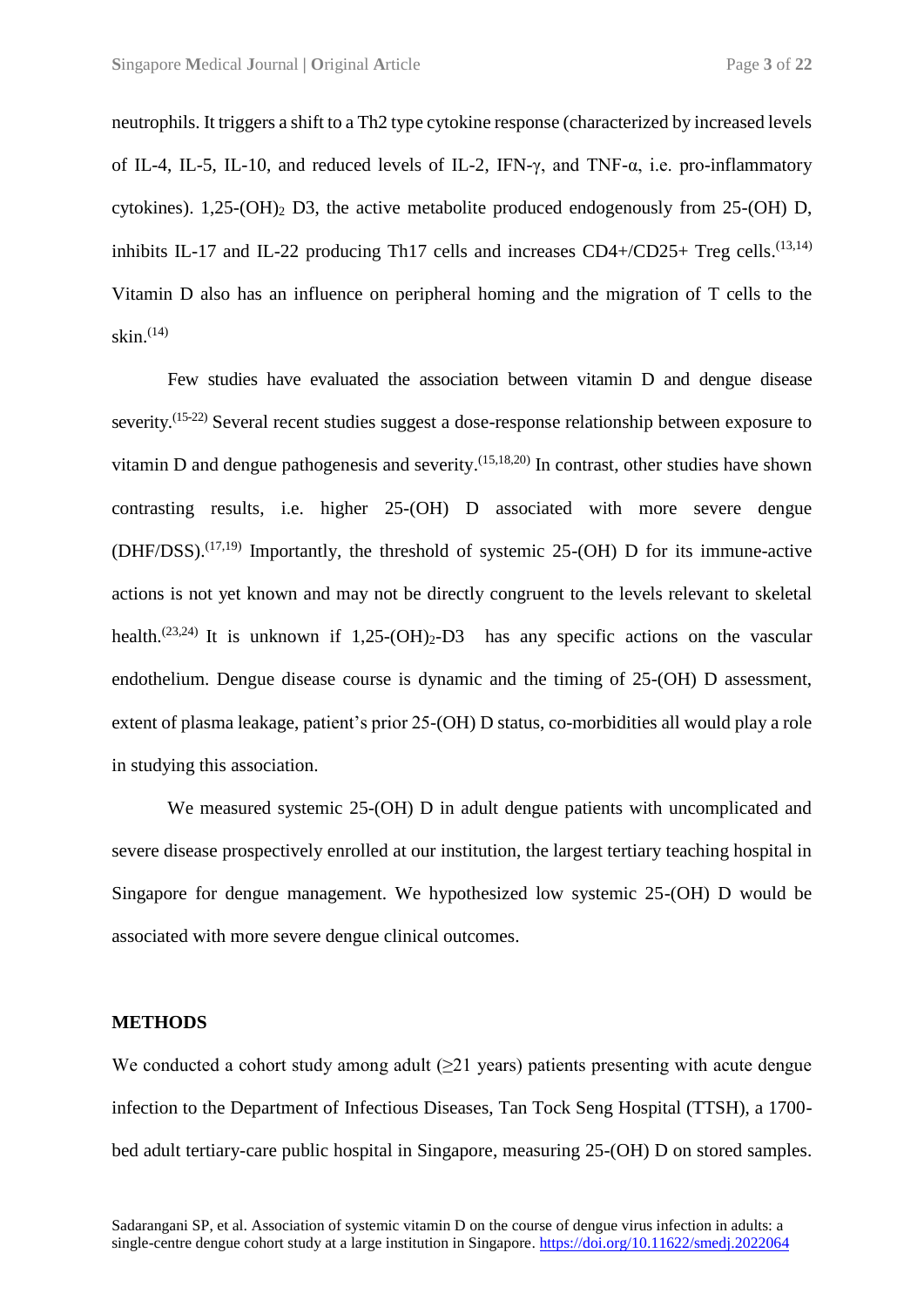The source population was identified from an ongoing prospective adult dengue cohort study active since 2009, henceforth referred to as "Study A". Study A included individuals with acute dengue confirmed by either positive dengue polymerase chain reaction  $(PCR)$ ,<sup> $(25)$ </sup> or nonstructural protein 1 (NS1) antigen or serology (IgM and IgG) tests based on a single acute sample.<sup>(26,27)</sup> Study A included 3 study visits – first visit on hospital presentation (acute illness), second visit at day 14-28 of illness (early convalescence) and third visit at day 45-120 of illness (late convalescence). Each study visit involved clinical assessment and venepuncture. For the present study, we performed convenience sampling to obtain our study population from the source population with the following eligibility criteria: (a) individuals who had completed study visit during acute illness phase, (b) sufficient residual sample available at acute time point for testing of plasma 25-(OH) D. Age-groups of individuals was also considered to ensure an adequate representation of various age-groups in final cohort. We excluded patients who did not give consent to be included in this study. This study was designed as a pilot exploratory study hence formal sample size calculation *a priori* was not performed.

#### **25-hydroxyvitamin D assessment**

We utilized residual cryopreserved plasma samples following informed consent. The plasma was frozen in aliquots at -80 °C immediately after processing of blood following collection and thawed only prior to the 25-(OH) D assay. Plasma total 25-(OH) vitamin D was measured on a Roche e601 immunoassay analyser (electrochemiluminescence immunoassay) using the Elecsys Vitamin D total II assay with manufacturer-supplied reagents and calibrators (Roche Diagnostics, Mannheim, Germany). The assay uses a vitamin D binding protein to bind 25 hydroxyvitamin  $D_3$  and 25-hydroxyvitamin  $D_2$ . The mean cross-reactivity of 25hydroxyvitamin  $D_3$  in the assay is 100% while the cross reactivity of 25-hydroxyvitamin  $D_2$  is 93.7%. Cross-reactivity to 24,25–dihydroxyvitamin D is blocked by a specific monoclonal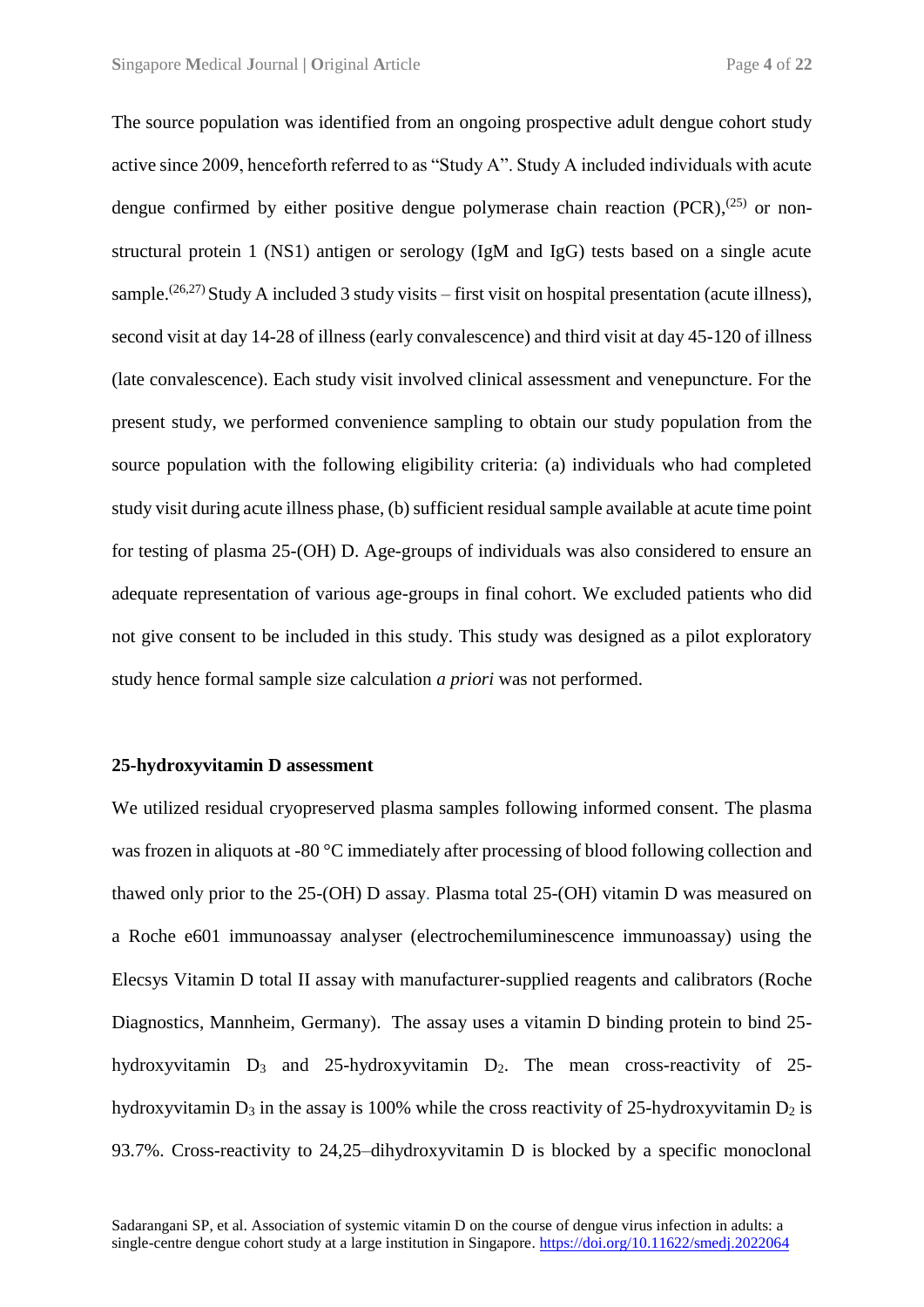antibody. The method has been standardised using internal standards which are traceable to an isotope dilution – liquid chromatography – tandem mass spectrometry (ID-LC-MS/MS) method, which is in turn traceable to the National Institute of Standards and Technology Standard Reference Material 2972.<sup>(28)</sup> The limit of blank was  $2 \mu g/L$ .

### **Severe dengue manifestations**

Severe clinical presentation of dengue was classified as dengue haemorrhagic fever (DHF) or dengue shock syndrome (DSS) according to the WHO 1997 criteria, and severe dengue (SD) according to WHO 2009 criteria. The hospital and outpatient course for each dengue infected patient was documented using a standardized dengue care path that records relevant clinical, laboratory and radiological data in a standardized manner. Clinical data was extracted from the first day of hospital presentation until discharge date for inpatients, or until follow-up for outpatients by the trained study team. We retrospectively classified the severity of patients' illness based on the WHO dengue criteria.

DHF cases (WHO, 1997) met all the following criteria: fever and all three of (i) haemorrhagic manifestations, (ii) thrombocytopenia <100 x  $10^9$ /L; and (iii) plasma leakage evidenced by pleural effusion or ascites or change in haematocrit ≥20% or hypoproteinaemia. DSS (WHO, 1997) was defined as presence of tachycardia with narrow pulse pressure lower than 20 mmHg or hypotension (systolic blood pressure  $\langle 90 \text{ mmHg} \rangle$  in addition to DHF.<sup>(28)</sup> SD cases (WHO, 2009) met the following criteria (i) severe plasma leakage with respiratory distress or shock, (ii) severe bleeding defined as a minimum of WHO grade 2 bleeding scale or any bleeding required whole blood or packed red cell transfusion, (iii) severe organ involvement – acute liver injury with aspartate transaminase (AST) and alanine transaminase  $(ALT) \ge 1000 \text{ IU/L}$  or acute kidney injury or myocarditis or encephalopathy.<sup>(1)</sup>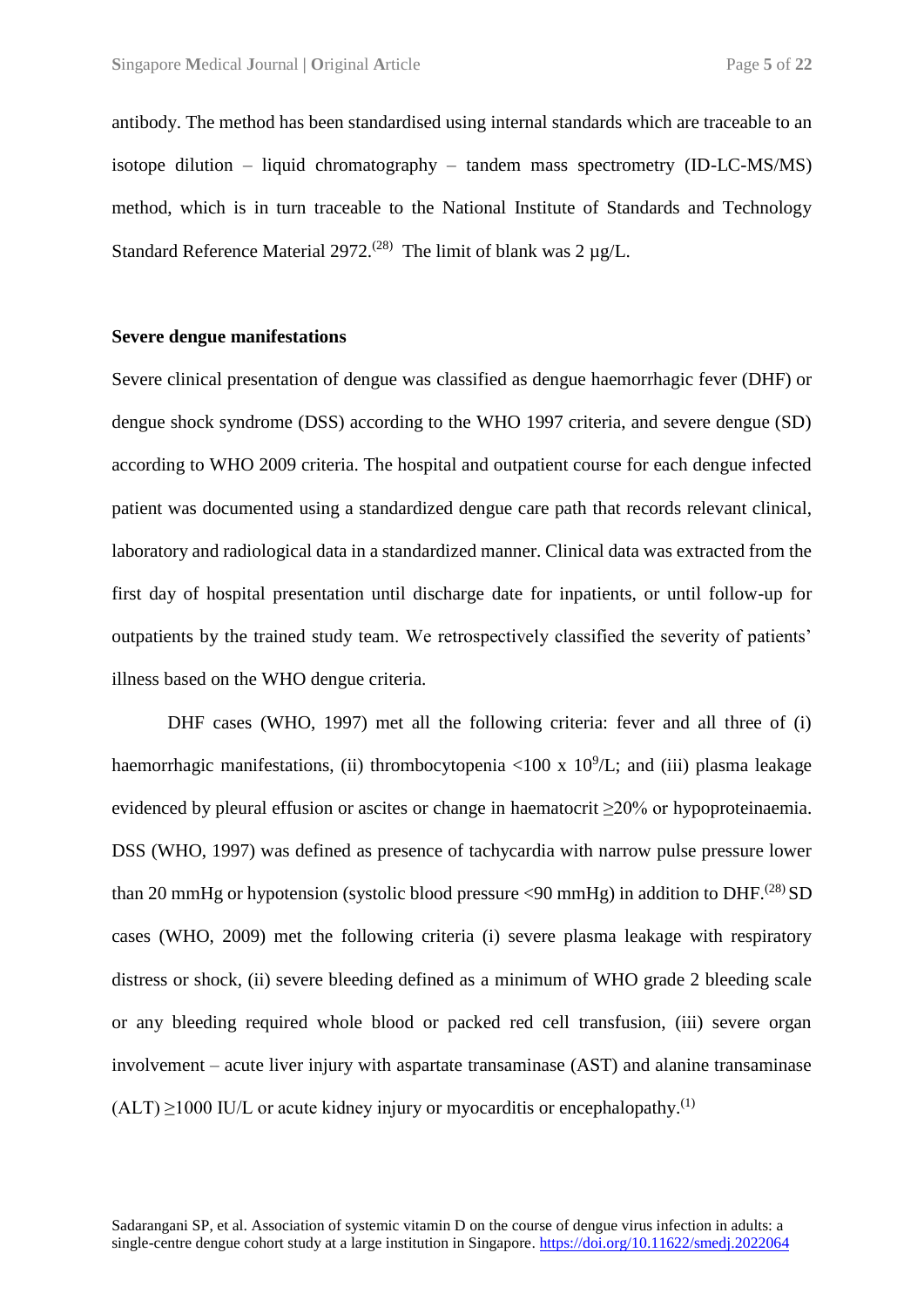#### **Data collection and statistical analysis**

Data collection was performed independently by trained research assistants following standardized procedures. Systemic 25-(OH) D was analysed as a continuous variable, using median value and interquartile ranges (IQR) for descriptive statistics. Chi-square test was implemented for bivariate inference method. We used univariable and multivariable Poisson regression with robust error variance<sup>(29)</sup> to estimate crude and adjusted risk ratio (cRR and aRR) respectively with 95% confidence interval (CI) assessing the association between serum 25- (OH) D concentration and severe dengue manifestations, as well as each sub-category signifying severity, namely plasma leakage leading to shock, bleeding, organ involvement. In view of small sample size, we adjusted only demographic variables in the adjusted model. Statistical significance threshold was set at  $P \le 0.05$ . All analyses were carried out with Stata 13.1 (College Station, TX, USA: StataCorp LP).

#### **Ethics approval**

The study was approved by the Domain Specific Review Board of the National Healthcare Group, Singapore (DSRB - 2016/01167). Informed consent was obtained via completed returned reply slips posted to invited participants. Study team followed up with phone call if no response was received at two weeks following mailing of a letter, and informed consent was obtained verbally and documented in patient's medical record.

#### **RESULTS**

199 participants who had been admitted for dengue infection between 2012 and 2016 were screened for eligibility for enrolment (Fig. 1). 119 participants were not eligible either due to lack of informed consent or insufficient residual samples. 80 participants were enrolled, aged 21 to 69 years with male predominance. Six participants had severe dengue based on WHO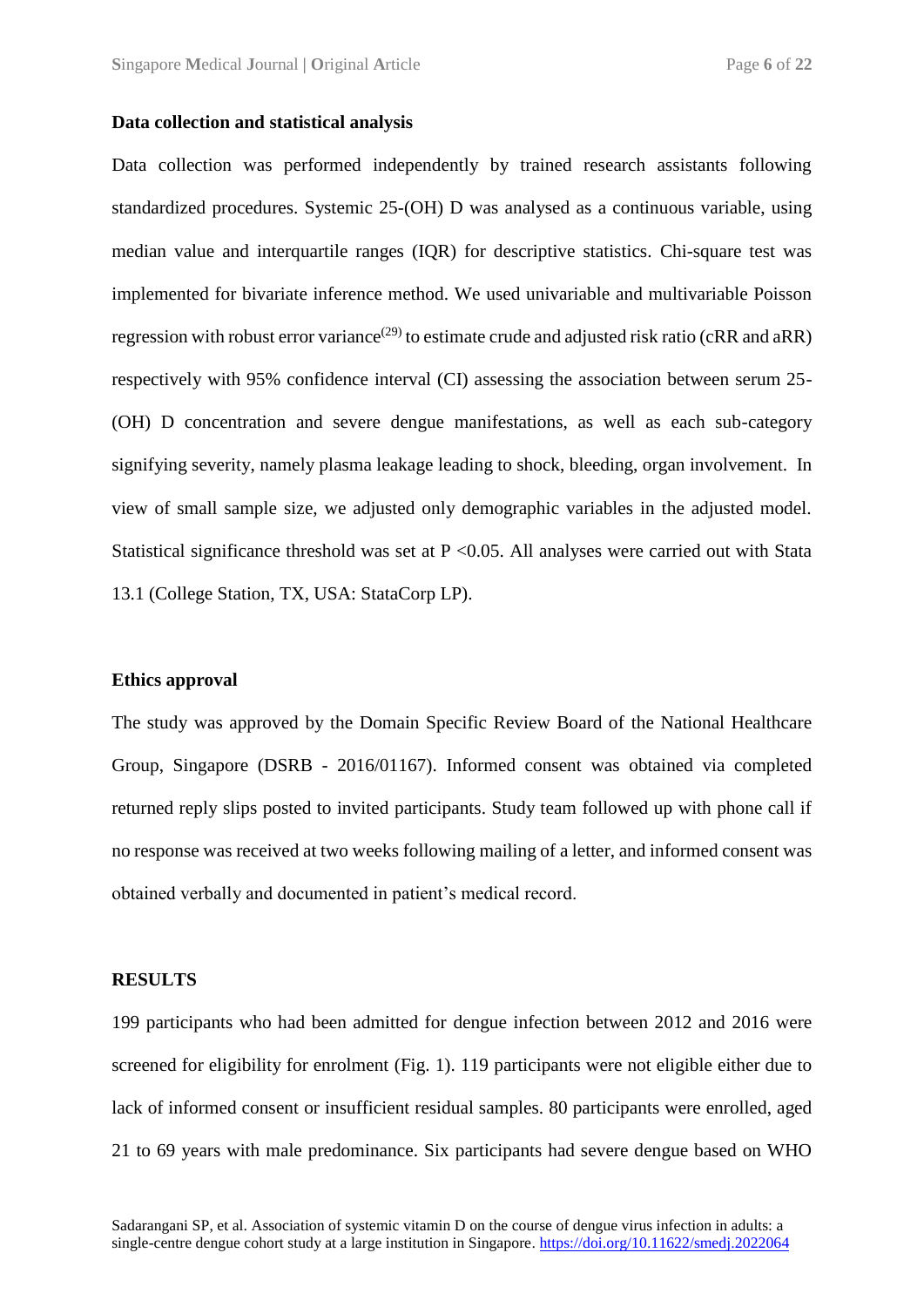1997 (i.e. DHF/DSS) criteria and another six participants had severe dengue based on WHO 2009 criteria. Two participants had severe dengue fulfilling both WHO 1997 and 2009 classifications. 70 participants had uncomplicated dengue. Median day of illness at time of acute visit for all participants was 5 days (IQR 4-6). Table I presents the demographic, 25-(OH) D levels, and clinical characteristics of the study population. Median 25-(OH) D was lower in younger age group (4.50 µg/L in 21-40 years *vs.* 6.59 µg/L in 41-60 years *vs.* 6.87 µg/L in 61- 69 years, P=0.042), and in non-Chinese patients (5.83 µg/L amongst Malays and Indians *vs.* 6.76 µg/L in Chinese, P=0.009). Median 25-(OH) D was 4.42 ug/L (IQR: 3.00 - 6.74) in those with dengue haemorrhagic fever (DHF)/dengue shock syndrome (DSS) based on WHO 1997 criteria compared to 6.39 ug/L (IOR: 3.93- 8.36) in those without DHF/DSS ( $p=0.115$ ), and 5.41 ug/L (IQR: 3.00-5.84) in those with severe dengue (WHO 2009) compared to 6.64 ug/L  $(IOR:3.82-8.36)$  in those without severe dengue  $(p=0.101)$ .

#### **Multivariable analysis**

#### (1) WHO 1997 dengue classification

No statistically significant association was found between serum 25-(OH) D and (i) DHF/DSS  $(aRR 0.82, 95\% \text{ CI } 0.64-1.05, P=0.113)$ , or its severity indicators including (ii) haemorrhagic manifestations (aRR 0.98, 95% CI 0.86-1.12, P=0.801) and (iii) plasma leakage (aRR 0.98, 95% CI 0.84-1.13, P=0.749) based on the WHO 1997 dengue criteria (Table II).

#### (2) WHO 2009 dengue classification

A significant inverse linear trend of association between serum 25-(OH) D and SD (aRR 0.72, 95% CI 0.57-0.91, P=0.005) was observed after adjusting for age, gender and ethnicity, based on the WHO 2009 dengue criteria as shown in Table II. Similarly, serum 25-(OH) D had statistically significant association with severe bleeding (aRR 0.71, 95% CI 0.53-0.96,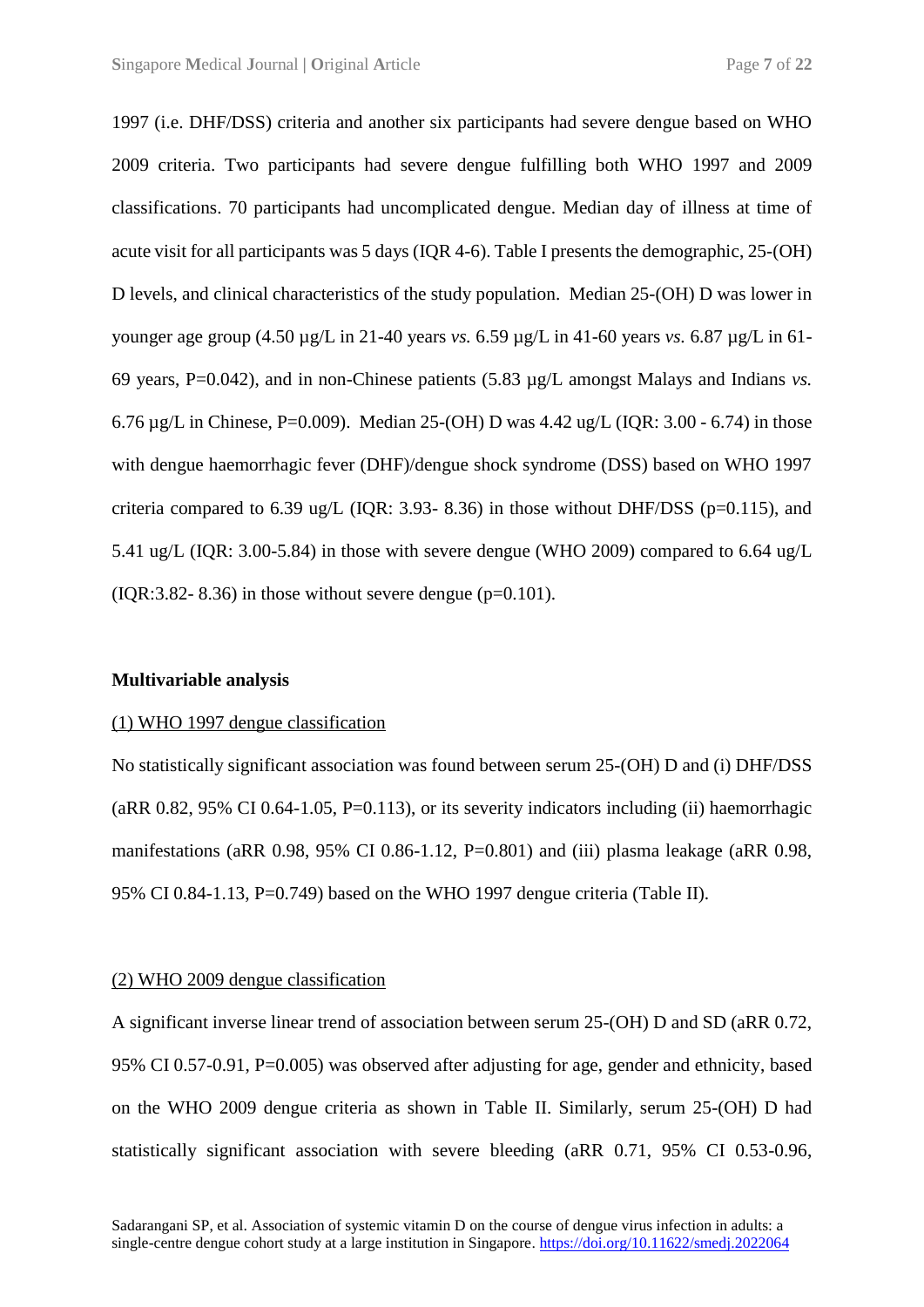P=0.024). However, there was no significant association for severe plasma leakage leading to shock (aRR  $0.73$ ,  $95\%$  CI  $0.48$ -1.114, P=0.142). The association of low 25-(OH) D with severe bleeding does not appear to be mediated by thrombocytopenia as median 25-(OH) D levels were higher in patients with thrombocytopenia as defined in Table I. Table III shows a more detailed clinical course of these patients who had severe dengue.

#### **DISCUSSION**

We report an association of low systemic 25-(OH) D with higher dengue severity (WHO, 2009) particularly for bleeding manifestations which is not explained by thrombocytopenia in our adult cohort study. The bleeding manifestations were mainly mucosal bleeding and none of the patients required blood transfusions or ICU care (table III). A small number received platelet transfusions in the setting of bleeding. The strength of our study is it is one of few clinical studies to investigate association between systemic 25-(OH) D on dengue disease severity outcomes based on WHO 1997 and 2009 criteria in adults in a cohort that includes older adults. The use of standardized dengue clinical care path that contains clinical and laboratory data for the course of dengue illness ensures systematic method of collection and minimises bias.

Examining the potential role of immunomodulators and modifiable factors, such as systemic 25-(OH) D is an approach that may have translational potential to attenuate disease severity. Importantly, the 25-(OH) D threshold defining 'deficiency' is based on its role in bone health, and thresholds defining actions relevant to immune relevant actions is not known. 25- (OH) D is the main systemically available form of vitamin D with a half-life of 2-3 weeks and is reflective of an individual's vitamin D stores.<sup> $(23,24)$ </sup> Of significance, biologically active form of vitamin D, i.e. calcitriol or 1, 25-dihydroxy vitamin  $D_3$  [1,25-(OH)<sub>2</sub> D<sub>3</sub>], is also locally produced (CYP27B1, 1 alpha hydroxylase) in various immune cells from systemic 25-hydroxy vitamin D [25-(OH) D]. The Vitamin D receptor (VDR) is expressed in many human tissues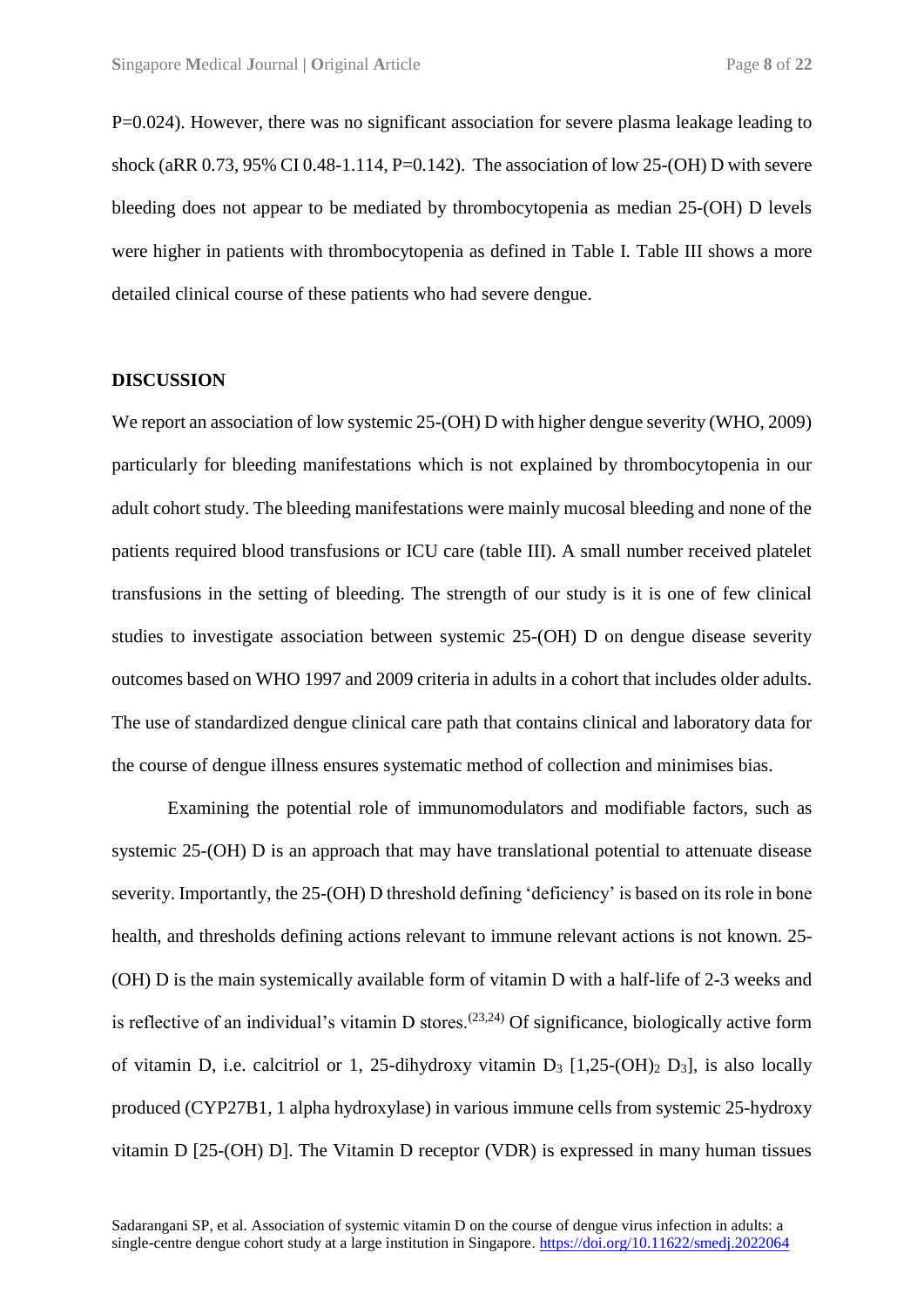including cells from the innate and adaptive immune system, and VDR binds systemically available and locally produced  $1.25-(OH)_{2}$  D, leading to downstream tissue-specific intracrine and paracrine actions.(11,12)

As shown by other studies, vitamin D deficiency is not uncommon in Singapore and other tropical dengue-endemic areas despite higher year-round UV exposure.<sup> $(30,31)$ </sup> Our study participants had overall low 25-(OH) D levels at acute time-point, and lower levels were observed in those of Malay and Indian ethnicity compared to Chinese as has been reported in other studies.<sup>(30)</sup> The comparatively higher  $25$ -(OH) D levels in older participants may have been from supplementation (non-prescription), however this data was not available to the study team.

The immune mechanisms for observations of 25-(OH) D association with dengue disease course and severity are not entirely elucidated. Few authors have evaluated this in more detail. Of interest, an *in vitro* study involving human myelomonocytic and hepatic cell lines exposed to various concentrations of  $1,25$ -(OH)<sub>2</sub> D3 which were subsequently infected with DENV-4 found significantly reduced percentage of infected cells, and reduced production of TNF  $\alpha$ , IL-1B, IL-6, IL-12p70 with a dose-response relationship observed with 1,25-(OH)<sub>2</sub> D3.<sup>(15)</sup> The underlying immune mechanisms are not yet clear. Arboleda Alzate *et al* exposed monocyte-derived macrophages (from healthy volunteers) *in vitro* to varying concentrations of 1,25-(OH)2D3 with subsequent infection with DENV-2. The macrophages differentiated in the presence of higher 1,25-(OH)2D3 concentrations had decreased DENV-2 infectivity, potentially due to reduced expression of receptors required for DENV entry into macrophages and also had reduced pro-inflammatory cytokine levels (specifically TNF α, IL-1β, IL-10) in response to DENV infection.<sup>(20)</sup> Another *in vitro* study challenged monocyte-derived macrophages from participants enrolled in a vitamin D supplementation study with DENV-2. Macrophages from participants exposed to higher-dose (4000 IU/day) supplementation were not as susceptible to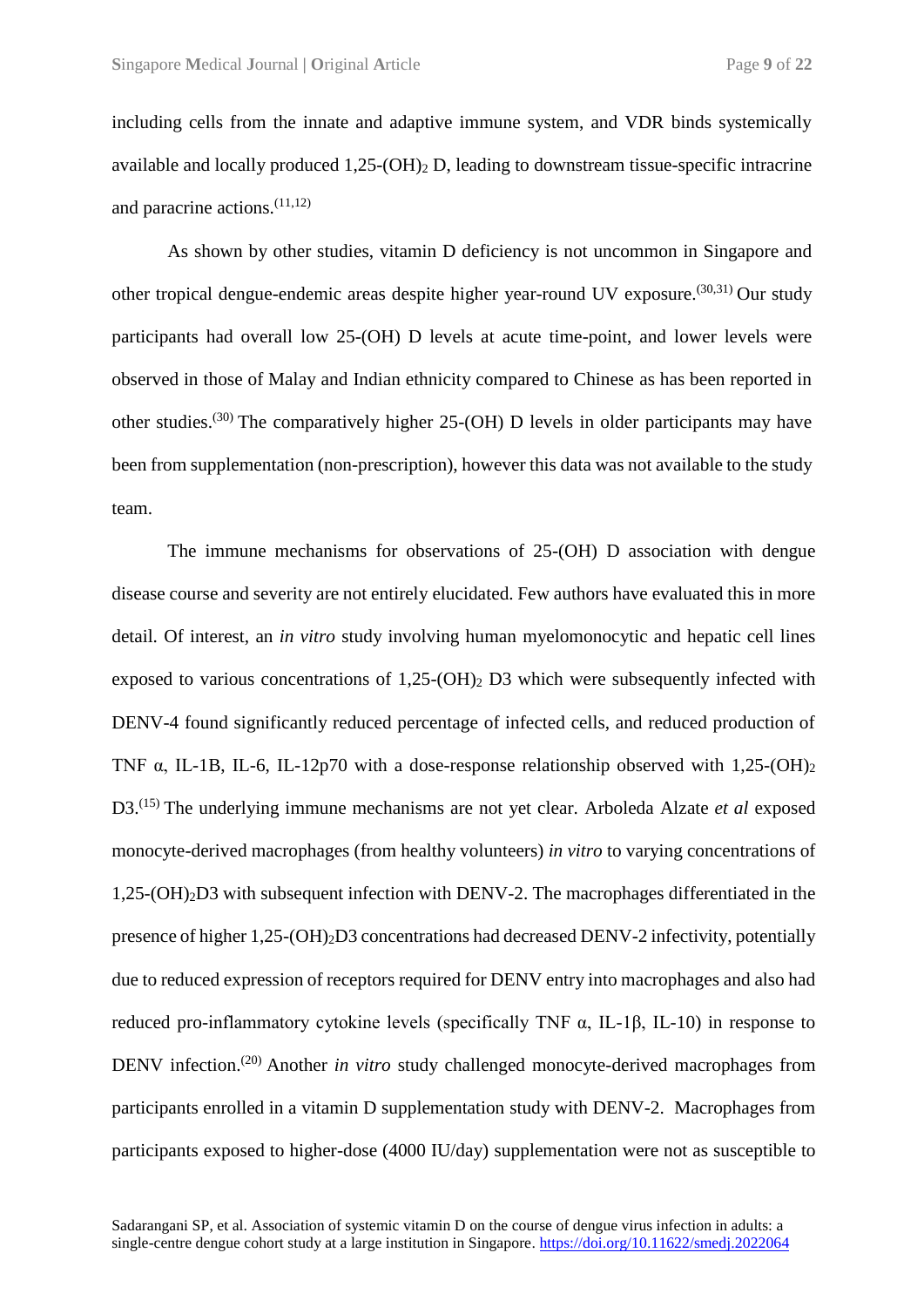DENV-2 infection compared to those who received lower dose supplementation, thereby having a protective effect.<sup>(18)</sup> TNF- $\alpha$  levels were lower while IL-10 and IL-8 were higher in the higher dose supplementation group. However, serum 25-(OH) D levels were not quantified in this study. Interestingly, a recent in-vitro study examining seven VDR agonists found five of the compounds significantly inhibited DENV-2 infection of HEK293T/17 cells with reduced virus production of up to  $3Log_{10}$ .<sup>(32)</sup> There are many immunological postulations as to how Vitamin D may be influencing the susceptibility to infection and inflammatory response, however this still needs further study.<sup>(18)</sup>

There are a few limitations in our study which could be addressed in future studies. Since we invited previously enrolled participants to participate in this study, there is possibility of bias in recruitment due to participants who were not contactable for informed consent. The number of severe dengue patients in this cohort was limited. We also did not have control groups of non-dengue febrile patients or well patients without any febrile illness. We did not perform a sample size calculation *a priori* as this was designed as a pilot study, hence our study was not sufficiently powered to examine the effects of 25-(OH) D might exert on different subgroups of patients and severity indicators of dengue. Although multivariable models were used to control for the main confounding variables, residual confounding might persist.

A commonly used immunoassay bench method was used for total 25-(OH) vitamin D measurement rather than an ID-LC-MS/MS reference method. Such methods generally show poorer precision than reference methods and do not allow differentiation of vitamin  $D_2$  from vitamin  $D_3$ . However, the assay was traceable to the reference method, and the lesser accuracy and precision should not have affected the conclusions of this study.

In conclusion, further studies are needed in cohorts with a higher number of severe dengue patients to validate our findings, and preferably include control groups. Underlying immune and other mechanisms should also be studied, such as effects on vascular endothelium,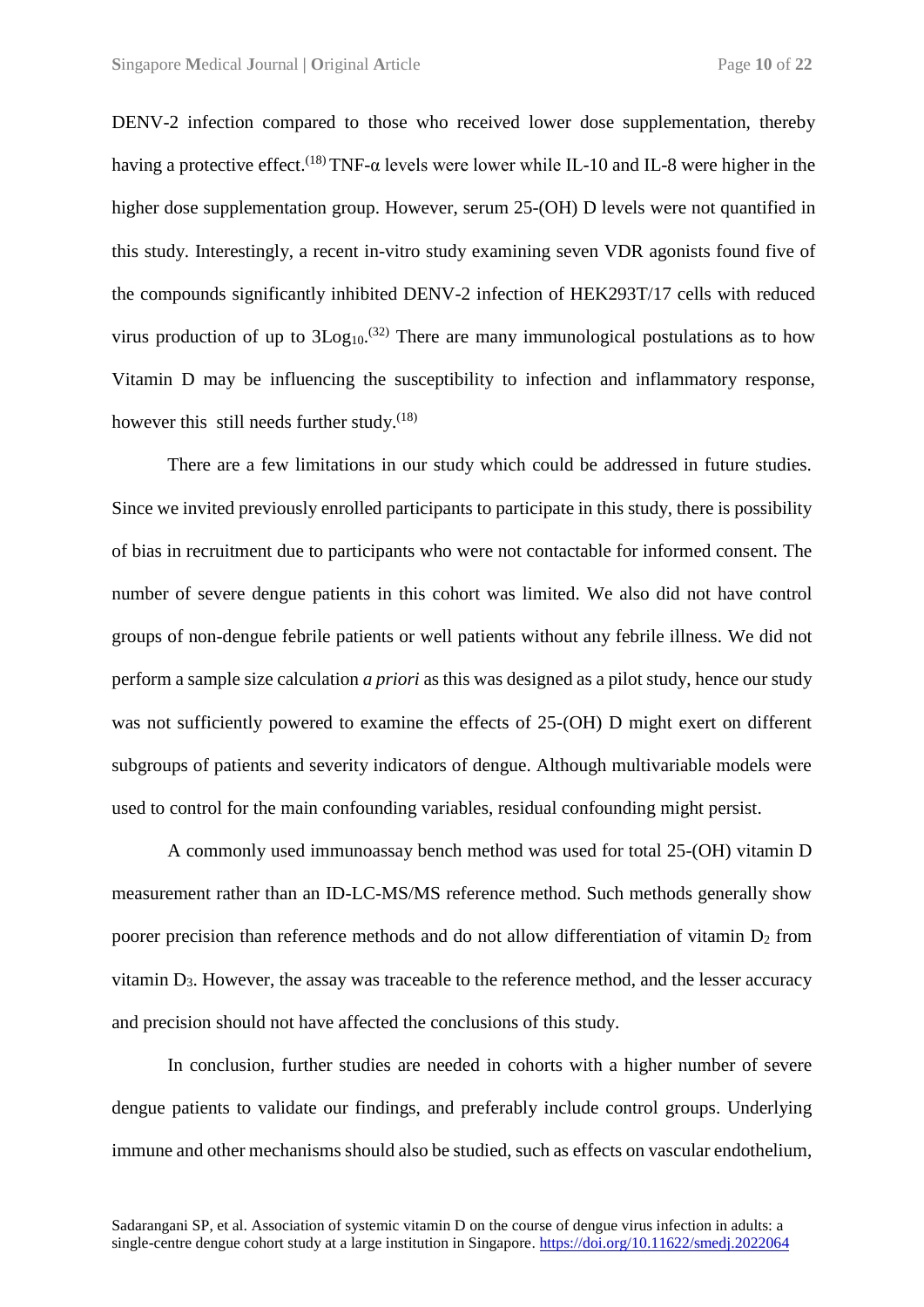certain markers of innate and adaptive immunity as well as cytokine responses where appropriate. We note that few other clinical studies have shown higher 25-(OH) D associated with higher probability of DHF/DSS<sup> $(17, 19)$ </sup> which is contrary to findings from human monocyte studies.<sup> $(18, 20)$ </sup> Whether this is related to the timing of venepuncture, phase of dengue illness, population variability, performance of assay or other factors remains unclear.

An emerging concept in the understanding of 25-(OH) D's non-skeletal actions is the "personal vitamin D response index", which is thought to arise from a set of molecular and epigenetic variations in the vitamin D-signalling pathway.<sup> $(34)$ </sup> This may in turn explain variable 'threshold' of 'sufficiency' or vitamin D-responsiveness for certain individuals and population groups, and in turn potentially explain the conflicting results of vitamin D observational and supplementation studies as also mentioned here. Ideally, well-designed human intervention studies with vitamin D-supplementation or VDR agonists should include baseline 25-(OH) D, evaluate various dosing regimens, while also stratifying based on the "vitamin D-response index" of the study population once this is better defined.

In summary, our study found low systemic 25-(OH) D was associated with increased dengue disease severity as based on WHO 2009 criteria, particularly for severe bleeding, which was not explained by thrombocytopenia. Further studies are needed in cohorts with larger numbers of severe dengue patients. 25-(OH) D's impact on the course of dengue infection in terms of underlying immune mechanisms and effects on the vascular endothelium are needed.

#### **ACKNOWLEDGMENTS**

We thank all the study participants. We acknowledge funding support from National Medical Research Council (NMRC) Centre Grant (Ref. NMRC/CG/003/2013). Residual sera are received from NMRC Translational and Clinical Research (TCR) STOP Dengue Programme (ref. NMRC/TCR/005/2008). The authors have no conflict of interests to declare.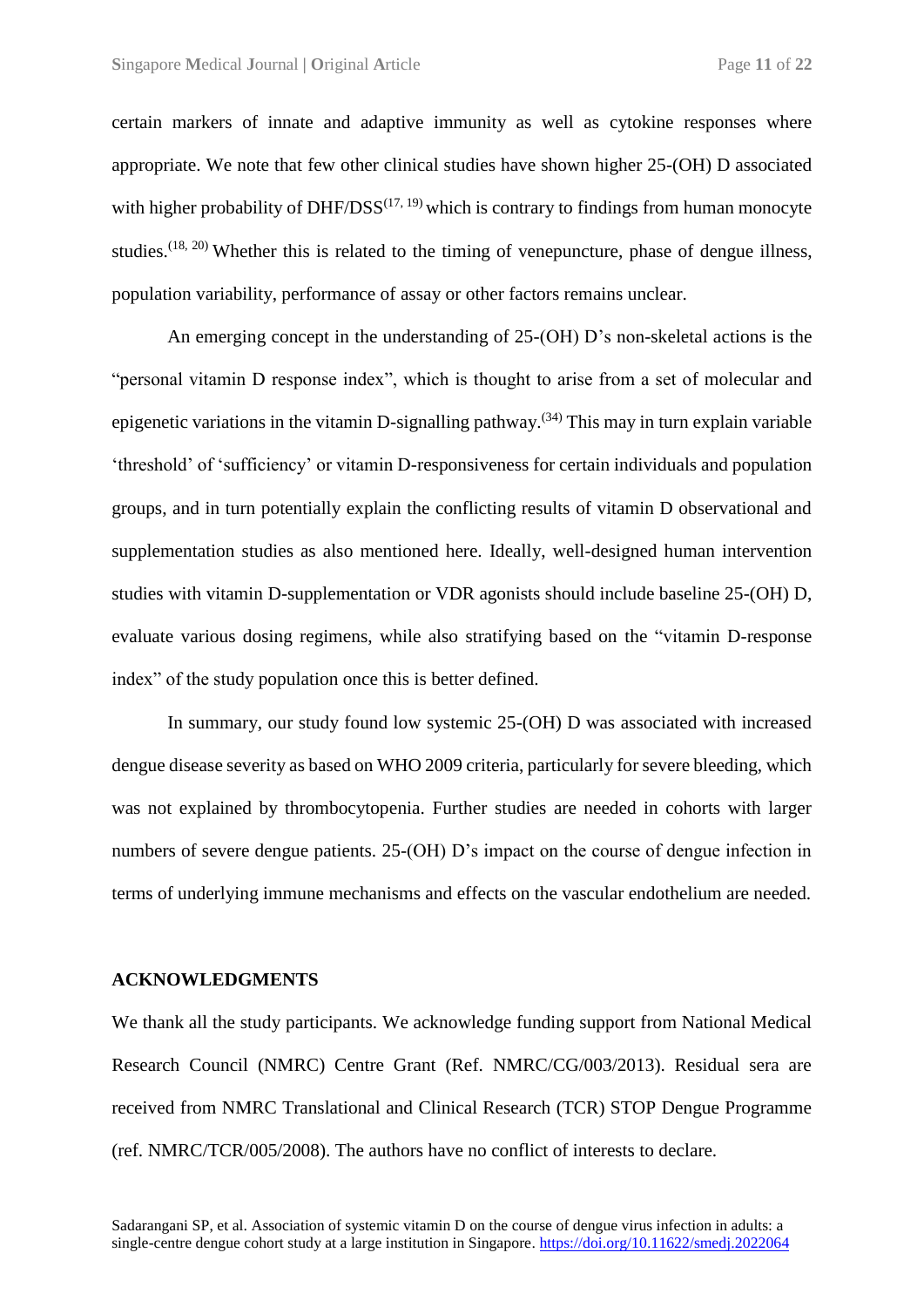#### **REFERENCES**

- 1. World Health Organization. Dengue: guidelines for diagnosis, treatment, prevention and control 2009 [cited 2019 October 1]. Available from: https://www.who.int/tdr/publications/documents/dengue-diagnosis.pdf.
- 2. Bhatt S, Gething PW, Brady OJ, Messina JP, Farlow AW, Moyes CL, et al. The global distribution and burden of dengue. Nature. 2013;496(7446):504-7.
- 3. Ben-Shachar R, Koelle K. Minimal within-host dengue models highlight the specific roles of the immune response in primary and secondary dengue infections. Journal of The Royal Society Interface. 2015;12(103):20140886.
- 4. Htun NSN, Odermatt P, Eze IC, Boillat-Blanco N, D'Acremont V, Probst-Hensch N. Is diabetes a risk factor for a severe clinical presentation of dengue?--review and metaanalysis. PLoS Negl Trop Dis. 2015;9(4):e0003741-e.
- 5. Lee I-K, Hsieh C-J, Chen R-F, Yang Z-S, Wang L, Chen C-M, et al. Increased Production of Interleukin-4, Interleukin-10, and Granulocyte-Macrophage Colony-Stimulating Factor by Type 2 Diabetes' Mononuclear Cells Infected with Dengue Virus, but Not Increased Intracellular Viral Multiplication. BioMed research international. 2013;2013:965853.
- 6. Rivino L, Lim MQ. CD4+ and CD8+ T-cell immunity to Dengue lessons for the study of Zika virus. Immunology. 2017;150(2):146-54.
- 7. World Health Organization. Dengue vaccine: WHO position paper. 93:457-476 2018 [cited 2019 October 1]. Available from: https://www.who.int/wer/2018/wer9336/en/.
- 8. Biswal S, Reynales H, Saez-Llorens X, Lopez P, Borja-Tabora C, Kosalaraksa P, et al. Efficacy of a Tetravalent Dengue Vaccine in Healthy Children and Adolescents. New England Journal of Medicine. 2019;381(21):2009-19.
- 9. Liu Y, Liu J, Cheng G. Vaccines and immunization strategies for dengue prevention. Emerging Microbes & Infections. 2016;5(1):1-6.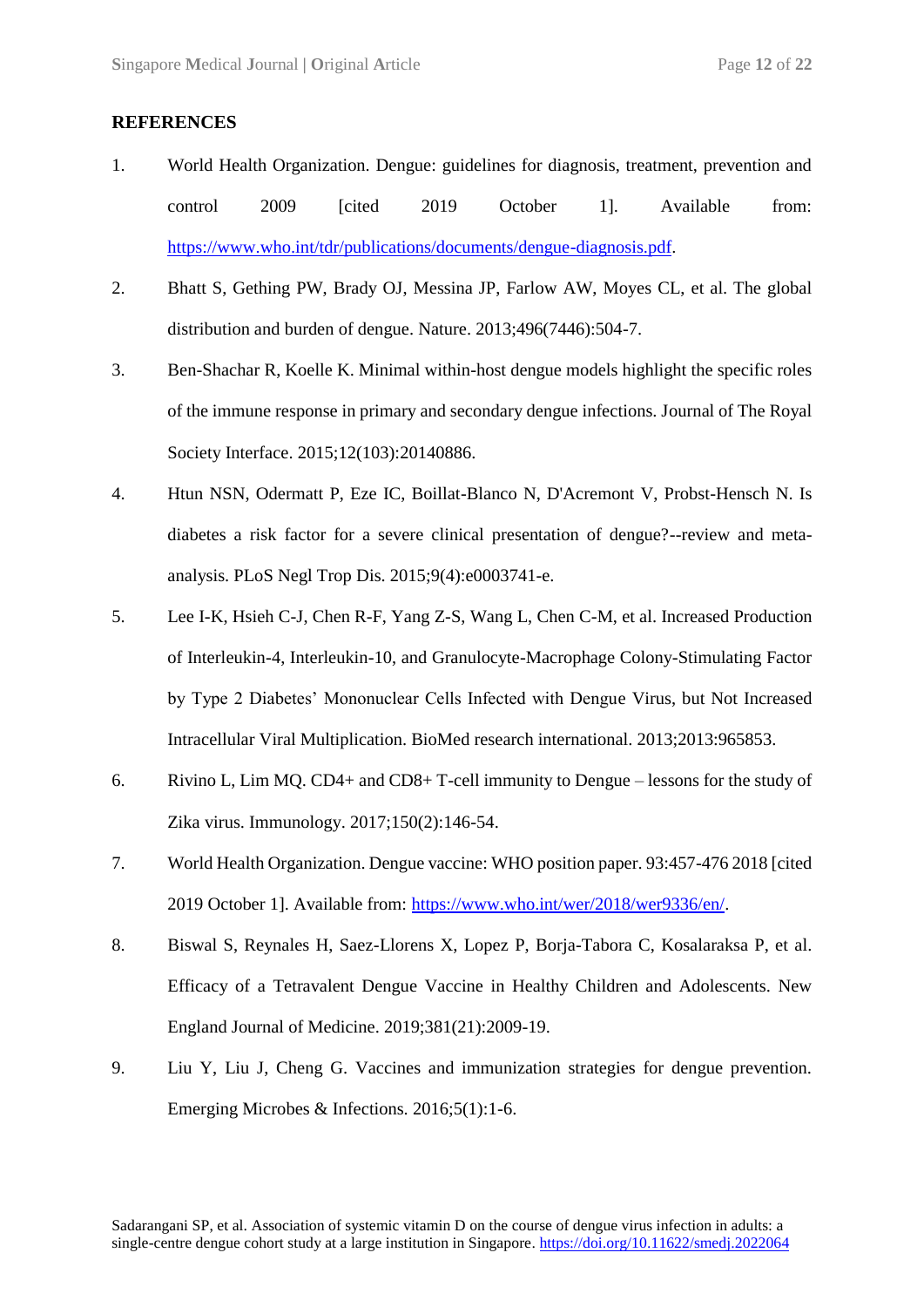- 10. Low JGH, Ooi EE, Vasudevan SG. Current Status of Dengue Therapeutics Research and Development. The Journal of Infectious Diseases. 2017;215(suppl\_2):S96-S102.
- 11. Lang PO, Aspinall R. Can We Translate Vitamin D Immunomodulating Effect on Innate and Adaptive Immunity to Vaccine Response? Nutrients. 2015;7(3).
- 12. Haussler MR, Whitfield GK, Kaneko I, Haussler CA, Hsieh D, Hsieh J-C, et al. Molecular Mechanisms of Vitamin D Action. Calcified Tissue International. 2013;92(2):77-98.
- 13. Sadarangani SP, Whitaker JA, Poland GA. "Let there be light": the role of vitamin D in the immune response to vaccines. Expert Review of Vaccines. 2015;14(11):1427-40.
- 14. Mora JR, Iwata M, von Andrian UH. Vitamin effects on the immune system: vitamins A and D take centre stage. Nature Reviews Immunology. 2008;8(9):685-98.
- 15. Puerta-Guardo H, De la Cruz Hernández SI, Rosales VH, Ludert JE, del Angel RM. The 1α,25-dihydroxy-vitamin D3 reduces dengue virus infection in human myelomonocyte (U937) and hepatic (Huh-7) cell lines and cytokine production in the infected monocytes. Antiviral Research. 2012;94(1):57-61.
- 16. Loke H, Bethell D, Phuong CXT, Day N, White N, Farrar J, et al. Susceptibility to dengue hemorrhagic fever in vietnam: evidence of an association with variation in the vitamin d receptor and Fc gamma receptor IIa genes. The American journal of tropical medicine and hygiene Am J Trop Med Hyg Am J Trop Med Hyg. 2002;67(1):102-6.
- 17. Alagarasu K, Bachal RV, Bhagat AB, Shah PS, Dayaraj C. Elevated levels of vitamin D and deficiency of mannose binding lectin in dengue hemorrhagic fever. Virology Journal. 2012;9(1):86.
- 18. Giraldo DM, Cardona A, Urcuqui-Inchima S. High-dose of vitamin D supplement is associated with reduced susceptibility of monocyte-derived macrophages to dengue virus infection and pro-inflammatory cytokine production: An exploratory study. Clinica Chimica Acta. 2018;478:140-51.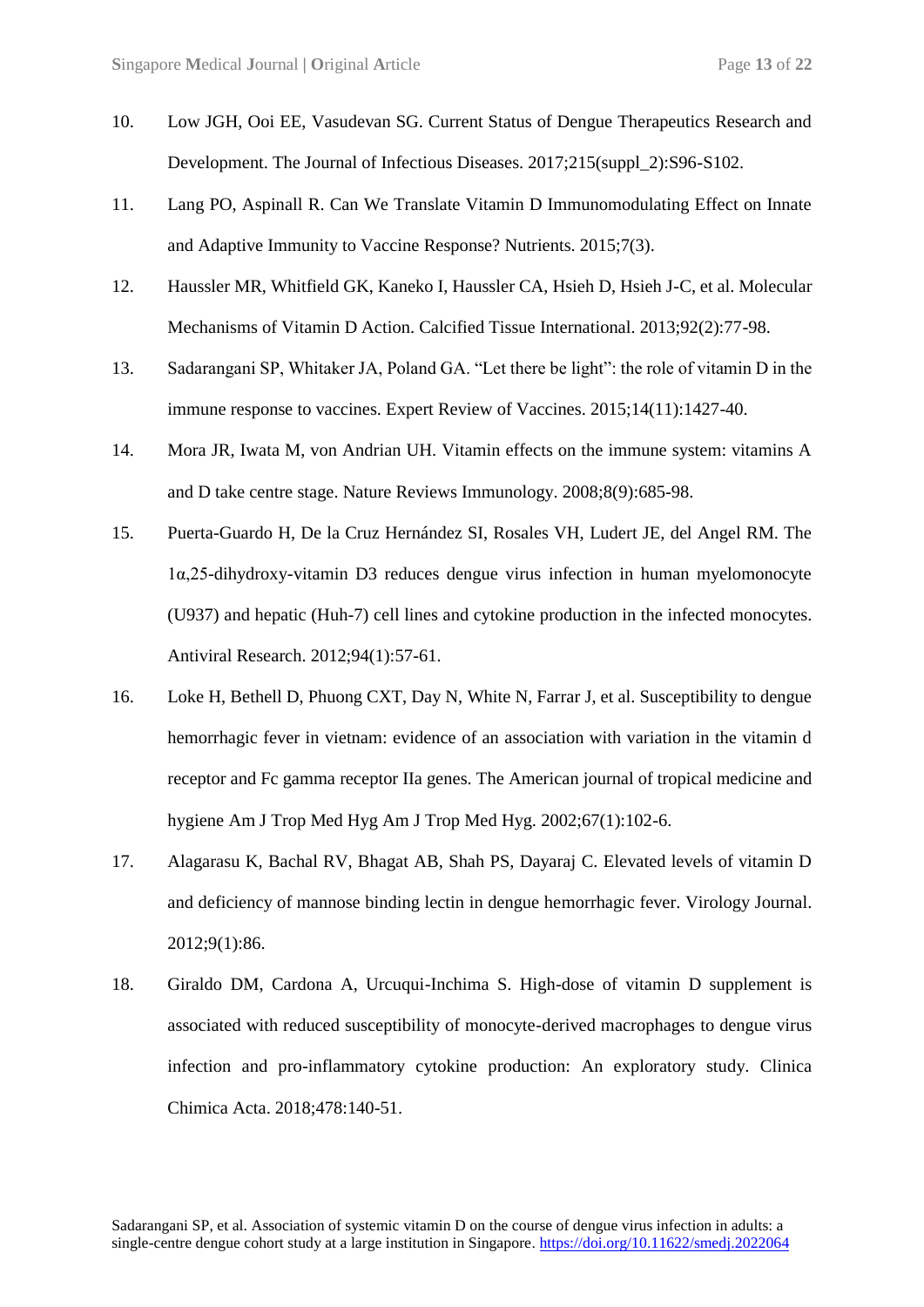- 19. Villamor E, Villar LA, Lozano A, Herrera VM, HerrÁN OF. Vitamin D serostatus and dengue fever progression to dengue hemorrhagic fever/dengue shock syndrome. Epidemiology and Infection. 2017;145(14):2961-70.
- 20. Arboleda Alzate JF, Rodenhuis-Zybert IA, Hernández JC, Smit JM, Urcuqui-Inchima S. Human macrophages differentiated in the presence of vitamin D3 restrict dengue virus infection and innate responses by downregulating mannose receptor expression. PLoS Negl Trop Dis. 2017;11(10):e0005904.
- 21. Voge NV, Perera R, Mahapatra S, Gresh L, Balmaseda A, Loroño-Pino MA, et al. Metabolomics-Based Discovery of Small Molecule Biomarkers in Serum Associated with Dengue Virus Infections and Disease Outcomes. PLoS Negl Trop Dis. 2016;10(2):e0004449.
- 22. Langerman SD, Ververs M. Micronutrient Supplementation and Clinical Outcomes in Patients with Dengue Fever. The American Journal of Tropical Medicine and Hygiene. 2021;104(1):45-51.
- 23. Holick MF, Binkley NC, Bischoff-Ferrari HA, Gordon CM, Hanley DA, Heaney RP, et al. Evaluation, Treatment, and Prevention of Vitamin D Deficiency: an Endocrine Society Clinical Practice Guideline. The Journal of Clinical Endocrinology & Metabolism. 2011;96(7):1911-30.
- 24. Medicine Io. Dietary Reference Intakes for Calcium and Vitamin D. Ross AC, Taylor CL, Yaktine AL, Del Valle HB, editors. Washington, DC: The National Academies Press; 2011. 1132 p.
- 25. Barkham TM, Chung YK, Tang KF, Ooi EE. The performance of RT-PCR compared with a rapid serological assay for acute dengue fever in a diagnostic laboratory. Transactions of The Royal Society of Tropical Medicine and Hygiene. 2006;100(2):142-8.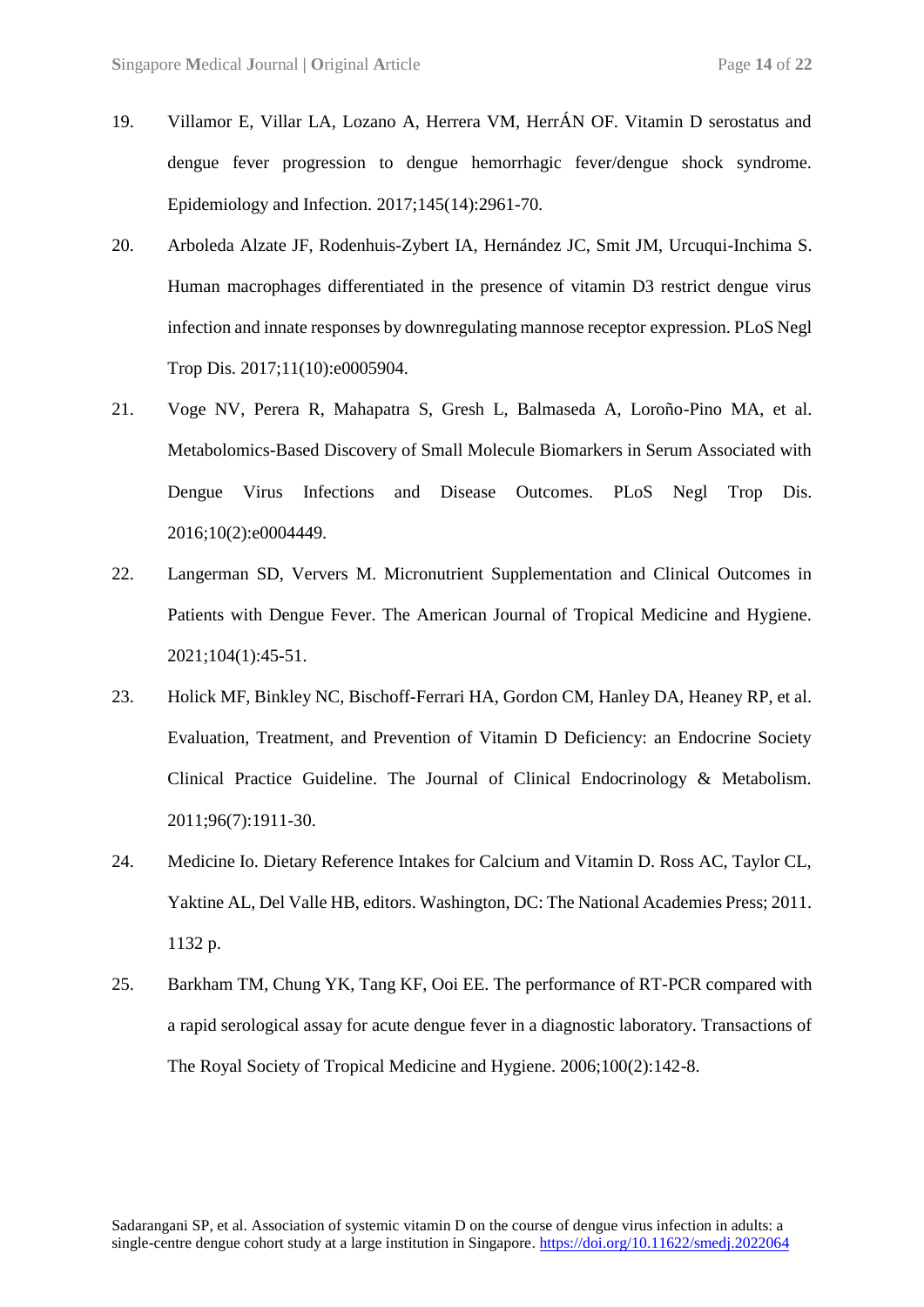- 26. Gan VC, Tan L-K, Lye DC, Pok K-Y, Mok S-Q, Chua RC-R, et al. Diagnosing Dengue at the Point-of-Care: Utility of a Rapid Combined Diagnostic Kit in Singapore. PLOS ONE. 2014;9(3):e90037.
- 27. Blacksell SD, Newton PN, Bell D, Kelley J, Mammen MP, Jr., Vaughn DW, et al. The Comparative Accuracy of 8 Commercial Rapid Immunochromatographic Assays for the Diagnosis of Acute Dengue Virus Infection. Clinical Infectious Diseases. 2006;42(8):1127- 34.
- 28. Carter GD. 25-Hydroxyvitamin D: A Difficult Analyte. Clinical Chemistry. 2012;58(3):486-8.
- 29. World Health Organization. Dengue haemorrhagic fever : diagnosis, treatment, prevention and control. 2nd ed ed. Geneva: World Health Organization; 1997.
- 30. Zou G. A Modified Poisson Regression Approach to Prospective Studies with Binary Data. American Journal of Epidemiology. 2004;159(7):702-6.
- 31. Man REK, Li L-J, Cheng C-Y, Wong TY, Lamoureux E, Sabanayagam C. Prevalence and Determinants of Suboptimal Vitamin D Levels in a Multiethnic Asian Population. Nutrients. 2017;9(3):313.
- 32. Bi X, Tey SL, Leong C, Quek R, Henry CJ. Prevalence of Vitamin D Deficiency in Singapore: Its Implications to Cardiovascular Risk Factors. PLOS ONE. 2016;11(1):e0147616.
- 33. Jaratsittisin J, Xu B, Sornjai W, Weng Z, Kuadkitkan A, Li F, et al. Activity of vitamin D receptor agonists against dengue virus. Scientific Reports. 2020;10(1):10835.
- 34. Carlberg C, Haq A. The concept of the personal vitamin D response index. The Journal of Steroid Biochemistry and Molecular Biology. 2018;175:12-7.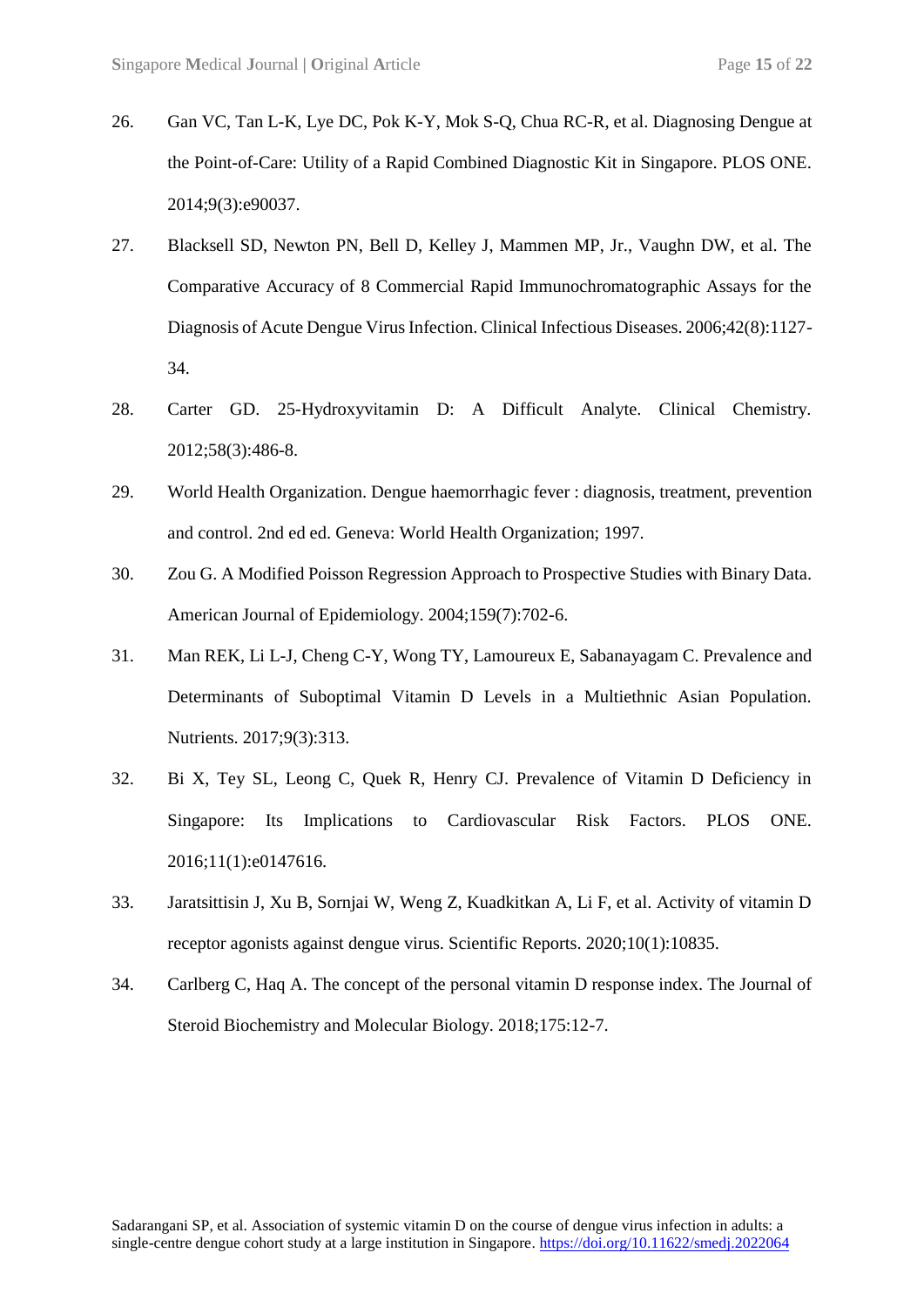| <b>Characteristics</b>   | No.            | $\frac{0}{0}$ | Serum 25-hydroxyvitamin D   | ${\bf P}$ |
|--------------------------|----------------|---------------|-----------------------------|-----------|
|                          |                |               | $(\mu g/L)$ median (IQR)    |           |
| Age (years)              |                |               |                             | 0.042     |
| $21 - 40$                | 36             | 45.0          | $4.50(3.06 - 7.75)$         |           |
| $41 - 60$                | 32             | 40.0          | $6.59(4.74 - 8.76)$         |           |
| $61 - 69$                | 12             | 15.0          | $6.87(5.95 - 10.17)$        |           |
| Gender                   |                |               |                             | <b>NS</b> |
| Male                     | 56             |               | $70.0$   5.90 (3.96 - 8.15) |           |
| Female                   | 24             | 30.0          | $6.52(3.08 - 8.44)$         |           |
| Ethnicity                |                |               |                             | 0.009     |
| Chinese                  | 63             | 78.8          | $6.76(4.46 - 8.68)$         |           |
| Non-Chinese              | 17             | 21.2          | $5.83(3.93 - 7.89)$         |           |
| Charlson's comorbidity   |                |               |                             | <b>NS</b> |
| index (CCI)              |                |               |                             |           |
| $CCI = 0$                | 75             | 93.7          | $5.96(3.66 - 8.21)$         |           |
| $CCI \geq 1$             | $\overline{5}$ | 6.3           | $6.98(6.54 - 9.30)$         |           |
| Hypertension             |                |               |                             | 0.049     |
| N <sub>o</sub>           | 66             | 82.5          | $5.83(3.25 - 8.09)$         |           |
| Yes                      | 14             | 17.5          | $6.94(6.07 - 9.20)$         |           |
| Hyperlipidaemia          |                |               |                             | <b>NS</b> |
| N <sub>o</sub>           | 68             | 85.0          | $6.12(3.58 - 8.21)$         |           |
| Yes                      | 12             | 15.0          | $6.31(5.29 - 7.85)$         |           |
| Past dengue infection    |                |               |                             | <b>NS</b> |
| No                       | 74             | 92.5          | $5.90(3.81 - 8.04)$         |           |
| Yes                      | 6              | 7.5           | $8.38(6.07 - 9.68)$         |           |
| Antihypertensive drugs   |                |               |                             | <b>NS</b> |
| N <sub>o</sub>           | 70             | 87.5          | $5.84(3.49 - 8.09)$         |           |
| Yes                      | 10             | 12.5          | $6.94(6.54-9.2)$            |           |
| Antihyperlipidemic drugs |                |               |                             | <b>NS</b> |
| No                       | 74             | 92.5          | $6.12(3.66 - 8.21)$         |           |
| Yes                      | 6              | 7.5           | $6.31(5.53 - 6.98)$         |           |
| Antidiabetic drugs       |                |               |                             | NS        |
| N <sub>0</sub>           | 78             | 97.5          | $6.02(3.81 - 8.21)$         |           |
| Yes                      | $\overline{2}$ | 2.5           | $6.76(6.54 - 6.98)$         |           |
| Aspirin                  |                |               |                             | <b>NS</b> |
| N <sub>o</sub>           | 77             | 96.3          | $6.07(3.81 - 8.21)$         |           |
| Yes                      | 3              | 3.7           | $6.54(5.11 - 9.30)$         |           |
| Thrombocytopenia         |                |               |                             | <b>NS</b> |
| N <sub>o</sub>           | 28             | 35.0          | $5.22(3.20 - 7.98)$         |           |
| Yes                      | 52             | 65.0          | $6.75(4.23 - 8.70)$         |           |
| WHO 1997 dengue criteria |                |               |                             |           |
| DHF / DSS                |                |               |                             | <b>NS</b> |
| N <sub>o</sub>           | 74             | 92.5          | $6.39(3.93 - 8.36)$         |           |
| Yes                      | 6              | 7.5           | $4.42(3.00 - 6.74)$         |           |
| Plasma leakage           |                |               |                             | <b>NS</b> |
| N <sub>0</sub>           | 67             | 83.8          | $6.28(3.82 - 8.21)$         |           |

Table I. Demographic, clinical characteristics of enrolled patients and serum 25-(OH) D at acute time-point  $(n = 80)$ 

Sadarangani SP, et al. Association of systemic vitamin D on the course of dengue virus infection in adults: a single-centre dengue cohort study at a large institution in Singapore. https://doi.org/10.11622/smedj.2022064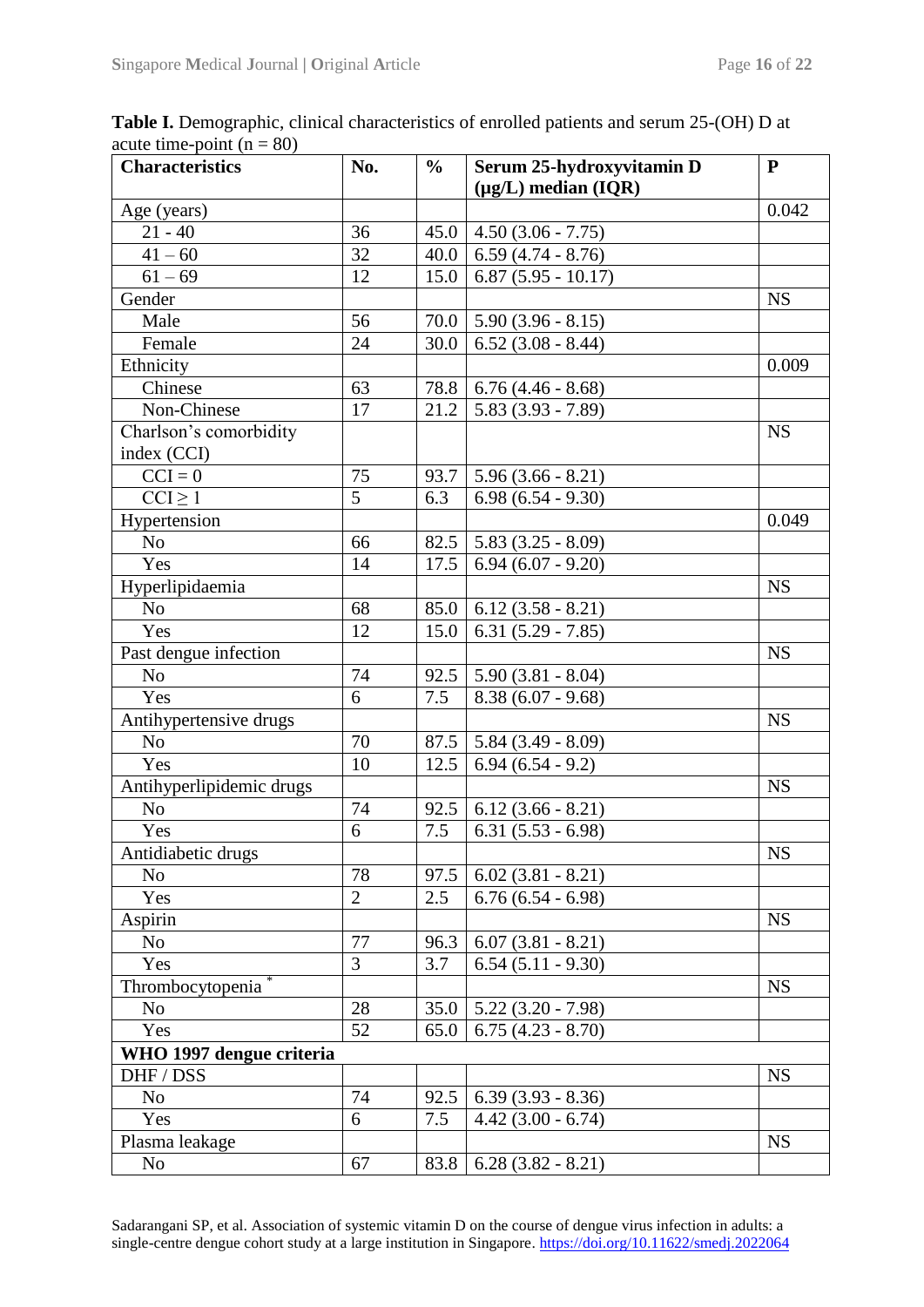| Yes                        | 13             | 16.2 | $6.07(3.81 - 7.08)$    |           |
|----------------------------|----------------|------|------------------------|-----------|
| Haemorrhagic               |                |      |                        | <b>NS</b> |
| manifestations             |                |      |                        |           |
| N <sub>0</sub>             | 57             | 71.3 | $6.54(3.82 - 8.67)$    |           |
| Yes                        | 23             | 28.7 | $5.84(3.49 - 7.08)$    |           |
| WHO 2009 dengue criteria   |                |      |                        |           |
| Severe dengue              |                |      |                        | <b>NS</b> |
| N <sub>0</sub>             | 74             | 92.5 | $6.64$ $(3.82 - 8.36)$ |           |
| Yes                        | 6              | 7.5  | $5.41(3.00 - 5.84)$    |           |
| Severe plasma leakage      |                |      |                        | <b>NS</b> |
| leading to shock           |                |      |                        |           |
| N <sub>0</sub>             | 78             | 97.7 | $6.39(3.82 - 8.21)$    |           |
| Yes                        | $\overline{2}$ | 2.3  | $4.54(3.00-6.07)$      |           |
| Severe bleeding            |                |      |                        | <b>NS</b> |
| N <sub>0</sub>             | 74             | 95.0 | $6.52(3.88 - 8.29)$    |           |
| Yes                        | 6              | 5.0  | $4.35(3.00 - 5.77)$    |           |
| Epidemic year <sup>†</sup> |                |      |                        | <b>NS</b> |
| 2013, 2014 (DENV1)         | 9              | 11.3 | $6.93(5.11 - 9.48)$    |           |
| 2012, 2015, 2016           | 71             | 88.7 | $5.96(3.81 - 8.21)$    |           |
| (DENV2)                    |                |      |                        |           |

\**Thrombocytopenia was defined as lowest platelet count during hospital stay <100 x 10<sup>9</sup> /L.*  †*Epidemic year was used as a surrogate index to estimate the circulating dengue serotype NS; p > 0.05. DHF: dengue haemorrhagic fever; DSS: dengue shock syndrome; WHO: World Health Organization*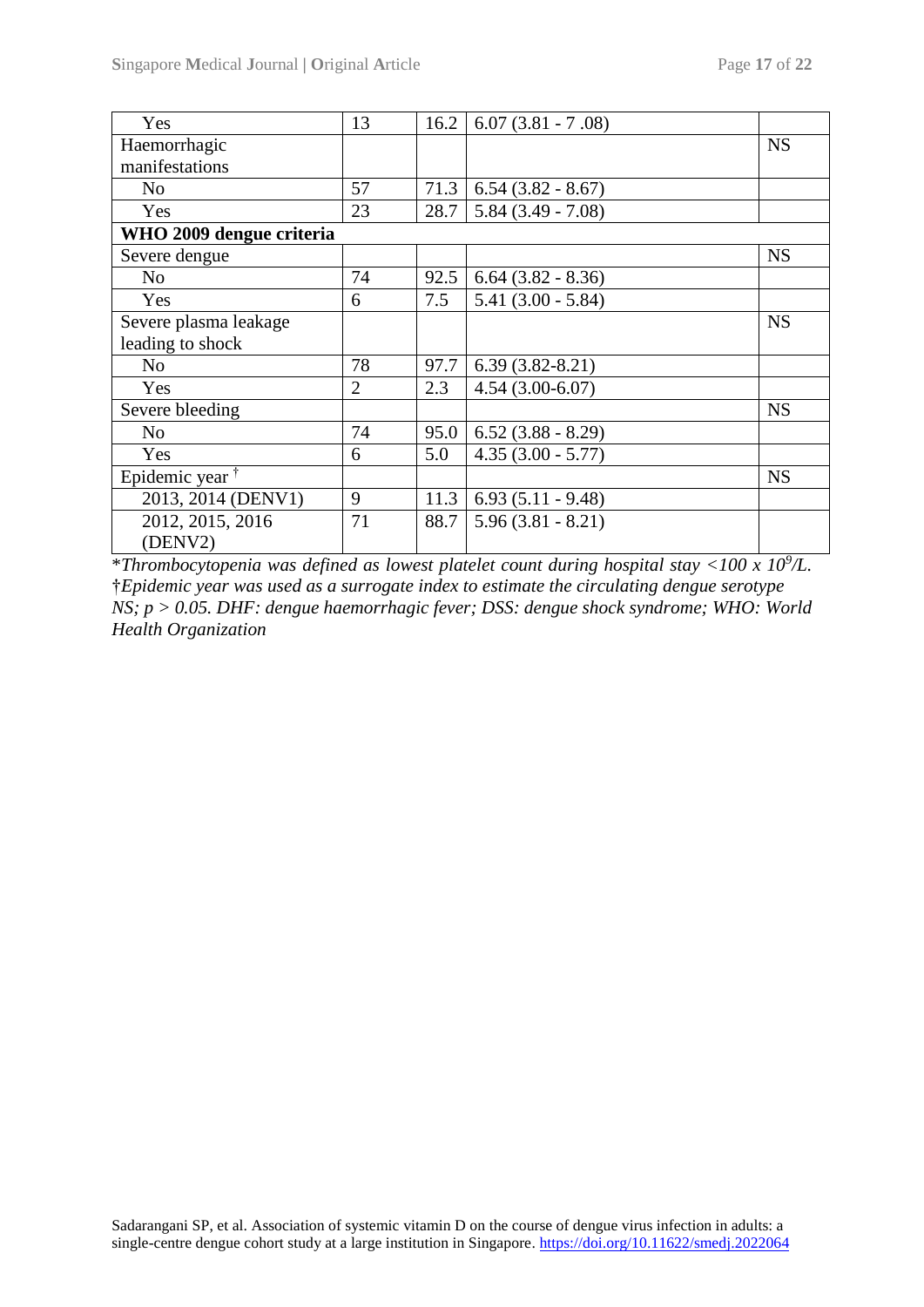| Severe dengue manifestations             | No. $(\%)$ of outcomes | Crude     |               |           | Adjusted  |                |           |
|------------------------------------------|------------------------|-----------|---------------|-----------|-----------|----------------|-----------|
|                                          |                        | <b>RR</b> | 95% CI        |           | <b>RR</b> | 95% CI         |           |
| WHO 1997 dengue classification           |                        |           |               |           |           |                |           |
| DHF/DSS                                  | 6(7.5)                 | 0.76      | $0.55 - 1.05$ | <b>NS</b> | 0.82      | $0.64 - 1.05$  | <b>NS</b> |
| • Hemorrhagic manifestations             | 23(28.8)               | 0.95      | $0.84 - 1.08$ | <b>NS</b> | 0.98      | $0.86 - 1.12$  | <b>NS</b> |
| • Plasma leakage                         | 13(16.3)               | 0.94      | $0.79 - 1.12$ | <b>NS</b> | 0.98      | $0.84 - 1.13$  | <b>NS</b> |
| WHO 2009 dengue classification           |                        |           |               |           |           |                |           |
| Severe dengue                            | 6(7.5)                 | 0.77      | $0.61 - 0.97$ | 0.025     | 0.72      | $0.57 - 0.91$  | 0.005     |
| • Severe bleeding                        | 4(5.0)                 | 0.69      | $0.46 - 1.02$ | <b>NS</b> | 0.71      | $0.53 - 0.96$  | 0.024     |
| • Severe plasma leakage leading to shock | 2(2.3)                 | 0.72      | $0.41 - 1.26$ | <b>NS</b> | 0.73      | $0.48 - 1.114$ | <b>NS</b> |

**Table II.** Risk ratio for association between plasma 25-(OH) D level and severe dengue manifestations based on the WHO 1997 and 2009 criteria

\**Adjusted for age, gender and ethnicity. NS; p > 0.05.,CI: confidence interval; DHF: dengue haemorrhagic fever; DSS: dengue shock syndrome; RR: risk ratio*

# **Table III**

## **Table III a: Clinical characteristics of participants with severe dengue based on WHO 1997 Dengue Classification**

| Subject ID           | Subject 041 | Subject 044 | Subject 047 | Subject $050^{\dagger}$            | Subject $001^{\dagger}$ | Subject 061 |
|----------------------|-------------|-------------|-------------|------------------------------------|-------------------------|-------------|
| Age                  | 36          | 44          | 21          | 46                                 | 31                      | 34          |
| Gender               | Female      | Male        | Female      | Female                             | Female                  | Male        |
| Ethnicity            | Chinese     | Chinese     | Chinese     | Chinese                            | Chinese                 | Others      |
| Comorbidities        | Nil         | Nil         | Nil         | Hyperlipidaemia,<br>Hypothyroidism | Nil                     | <b>Nil</b>  |
| Year of presentation | 2012        | 2012        | 2012        | 2012                               | 2015                    | 2016        |

Sadarangani SP, et al. Association of systemic vitamin D on the course of dengue virus infection in adults: a single-centre dengue cohort study at a large institution in Singapore. https://doi.org/10.11622/smedj.2022064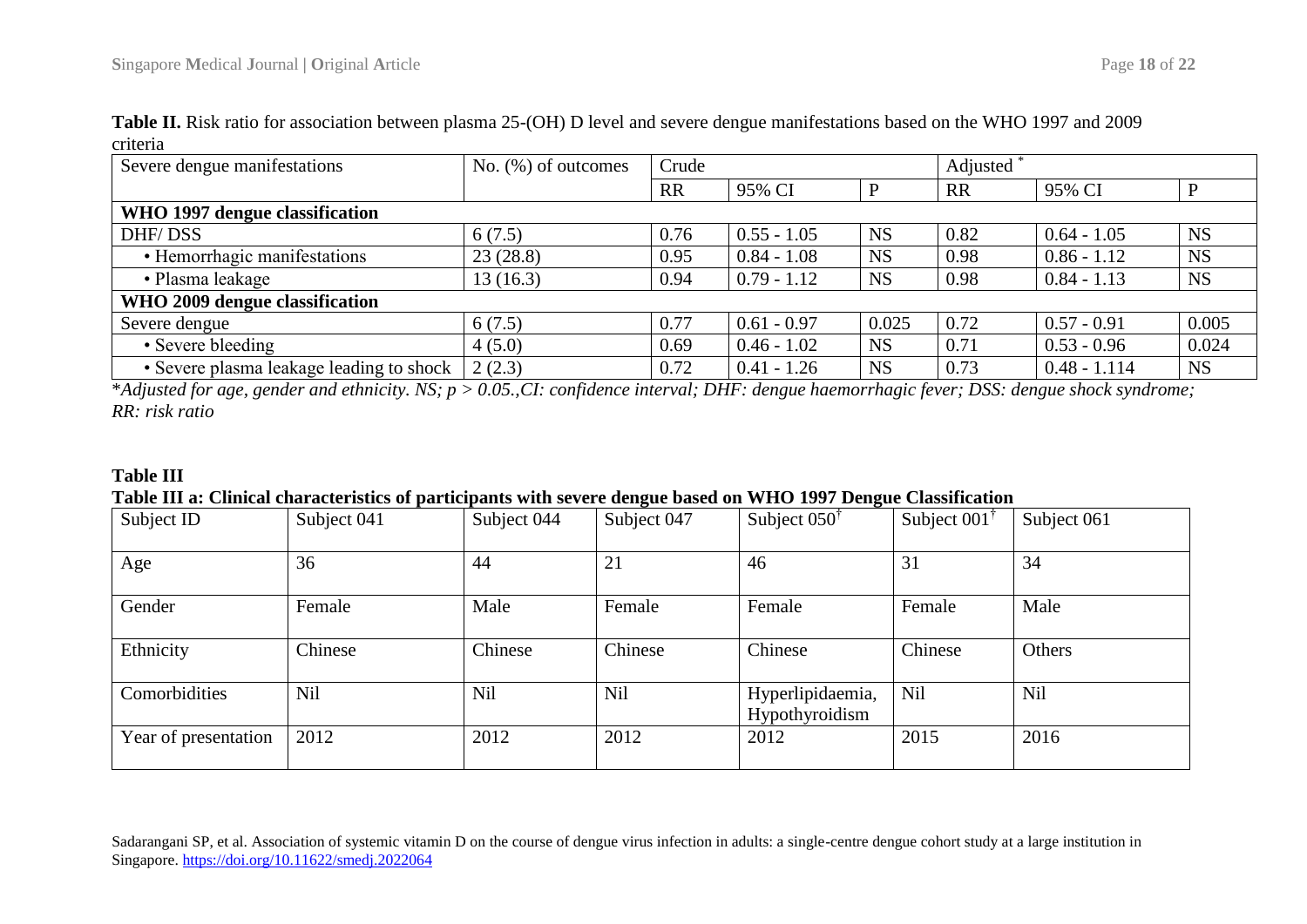| Day of fever at              |                    | 5              | $\overline{2}$  | $\mathfrak{S}$         | $\overline{4}$ | $\overline{4}$        |
|------------------------------|--------------------|----------------|-----------------|------------------------|----------------|-----------------------|
| hospital presentation        |                    |                |                 |                        |                |                       |
| WHO dengue 1997              | DHF, DSS           | DHF, DSS       | <b>DHF</b>      | <b>DHF</b>             | <b>DHF</b>     | <b>DHF</b>            |
| classification               |                    |                |                 |                        |                |                       |
| Hemorrhagic                  | Yes; petechiae     | Yes; gum       | Yes; petechiae  | Yes;                   | Yes;           | Yes; gum bleeding     |
| manifestations/              |                    | bleeding,      |                 | menorrhagia,           | hematemesis    |                       |
| mucosal bleeding             |                    | petechiae      |                 | petechiae              |                |                       |
| Severe plasma                | Yes;               | Yes; hypo-     | Yes; hemo-      | N <sub>o</sub>         | Yes; hemo-     | Yes:                  |
| leakage                      | hypoproteinemia    | proteinemia    | concentration   |                        | concentration  | hemoconcentration     |
|                              |                    |                |                 |                        |                |                       |
| Key Physical exam            | Hypotension SBP <  | Hypotension    | <b>Not</b>      | <b>Hypotensive SBP</b> | Tachycardic    | Tachycardic $> 100$ . |
| findings                     | 90 mmHg. No        | SBP < 90       | hypotensive, no | $< 90$ mmHg.           | $> 100.$ No    | No hypotension or     |
|                              | hepatosplenomegaly | mmHg.          | hepato-         | Hepato-                | hypotension    | hepatosplenomegaly    |
|                              |                    | No hepato-     | splenomegaly    | splenomegaly           | or             |                       |
|                              |                    | splenomegaly   |                 |                        | hepatospleno   |                       |
|                              |                    |                |                 |                        | megaly         |                       |
| Transaminitis <sup>'</sup>   | Moderate           | N <sub>o</sub> | Moderate        | Mild                   | Mild           | Unknown               |
|                              |                    |                |                 |                        |                |                       |
| Lowest platelet              | 70                 | 73             | 49              | 16                     | 56             | 33                    |
| count (L X $10\frac{9}{L}$ ) |                    |                |                 |                        |                |                       |
| <b>Platelet transfusion</b>  | N <sub>o</sub>     | N <sub>o</sub> | N <sub>o</sub>  | Yes                    | N <sub>o</sub> | N <sub>o</sub>        |
|                              |                    |                |                 |                        |                |                       |
| Length of Inpatient          | 6                  | 5              | 3               | $\overline{4}$         | 5              | 5                     |
| stay (days)                  |                    |                |                 |                        |                |                       |
| Serum 25-                    | 7.08               | 5.83           | 6.74            | 3.00                   | 3.00           | 3.00                  |
| hydroxyvitamin D             |                    |                |                 |                        |                |                       |
| (ug/L)                       |                    |                |                 |                        |                |                       |

\**Transaminitis definition: "mild" defined as transaminase elevation up to 2 times the upper limit of normal laboratory reference range; "moderate" between two to five times upper limit of normal, and "severe" more than 5 times upper limit of normal. (Reference range for AST: 7- 55 units/L, ALT: 8-48 units/L).* †*Subjects 001 and 050 had severe dengue both based on WHO 1997 and 2009 definitions.*

Sadarangani SP, et al. Association of systemic vitamin D on the course of dengue virus infection in adults: a single-centre dengue cohort study at a large institution in Singapore. https://doi.org/10.11622/smedj.2022064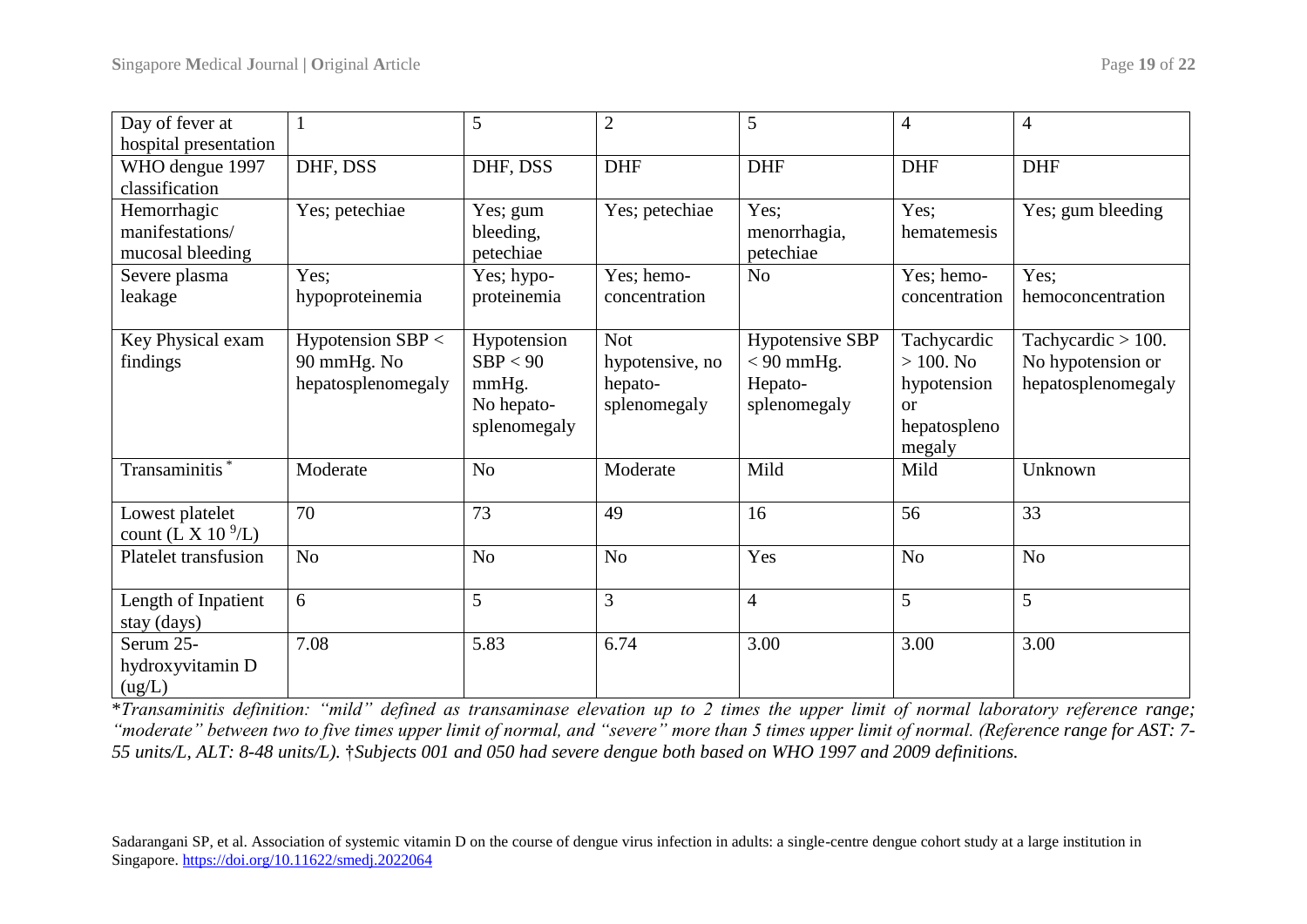| Subject ID                                         | Subject $050^{\dagger}$            | Subject 023                      | Subject 001 <sup>†</sup>       | Subject 054                                                     | Subject 008                                                          | Subject 032             |
|----------------------------------------------------|------------------------------------|----------------------------------|--------------------------------|-----------------------------------------------------------------|----------------------------------------------------------------------|-------------------------|
| Age                                                | 46                                 | 63                               | 31                             | 50                                                              | 63                                                                   | 31                      |
| Gender                                             | Female                             | Male                             | Female                         | Female                                                          | Female                                                               | Male                    |
| Ethnicity                                          | Chinese                            | Chinese                          | Chinese                        | Chinese                                                         | Chinese                                                              | Chinese                 |
| Comorbidities                                      | Hyperlipidaemia,<br>hypothyroidism | Hypertension,<br>hyperlipidaemia | Hyperlipidaemia                | Chronic Hepatitis<br>B (normal<br>transaminases at<br>baseline) | Hyperlipidaemia,<br>hyperthyroidism,<br>psoriasis,<br>osteoarthritis | Nil                     |
| Year of presentation                               | 2012                               | 2013                             | 2015                           | 2015                                                            | 2015                                                                 | 2016                    |
| Day of fever at<br>hospital presentation           | 5 <sup>5</sup>                     | 5                                | $\overline{4}$                 | $\overline{2}$                                                  | $\overline{3}$                                                       | $\overline{2}$          |
| WHO dengue 2009<br>classification                  | Severe dengue                      | Severe dengue                    | Severe dengue                  | Severe dengue                                                   | Severe dengue                                                        | Severe dengue           |
| Hemorrhagic<br>manifestations/<br>mucosal bleeding | Yes; menorrhagia                   | N <sub>o</sub>                   | Yes:<br>hematemesis            | Yes; rectal<br>bleeding, gum<br>bleeding                        | N <sub>o</sub>                                                       | Yes; rectal<br>bleeding |
| Severe plasma<br>leakage                           | N <sub>o</sub>                     | N <sub>o</sub>                   | Yes; hemo-<br>concentration    | N <sub>o</sub>                                                  | Yes; pleural<br>effusion,<br>radiologically<br>diagnosed             | N <sub>o</sub>          |
| Key Physical exam                                  | Hypotension $SBP <$                | Hypotension                      | Tachycardia,                   | Tachycardia, HR >                                               | <b>Hypotension SBP</b>                                               | None.                   |
| findings                                           | 90 mmHg and                        | SBP < 90                         | $HR > 100$ . No                | 100. No hepato-                                                 | $< 90$ mmHg. No                                                      |                         |
|                                                    | hepato-                            | mmHg. No                         | hepato-                        | splenomegaly or                                                 | hepato-                                                              |                         |
|                                                    | splenomegaly                       | hepato-<br>splenomegaly          | splenomegaly or<br>hypotension | hypotension                                                     | splenomegaly.                                                        |                         |
| Transaminitis                                      | Mild                               | Mild                             | Mild                           | Moderate                                                        | Moderate                                                             | N <sub>o</sub>          |

**Table III b: Clinical characteristics of participants with severe dengue based on WHO 2009 Dengue Classification**

Sadarangani SP, et al. Association of systemic vitamin D on the course of dengue virus infection in adults: a single-centre dengue cohort study at a large institution in Singapore. https://doi.org/10.11622/smedj.2022064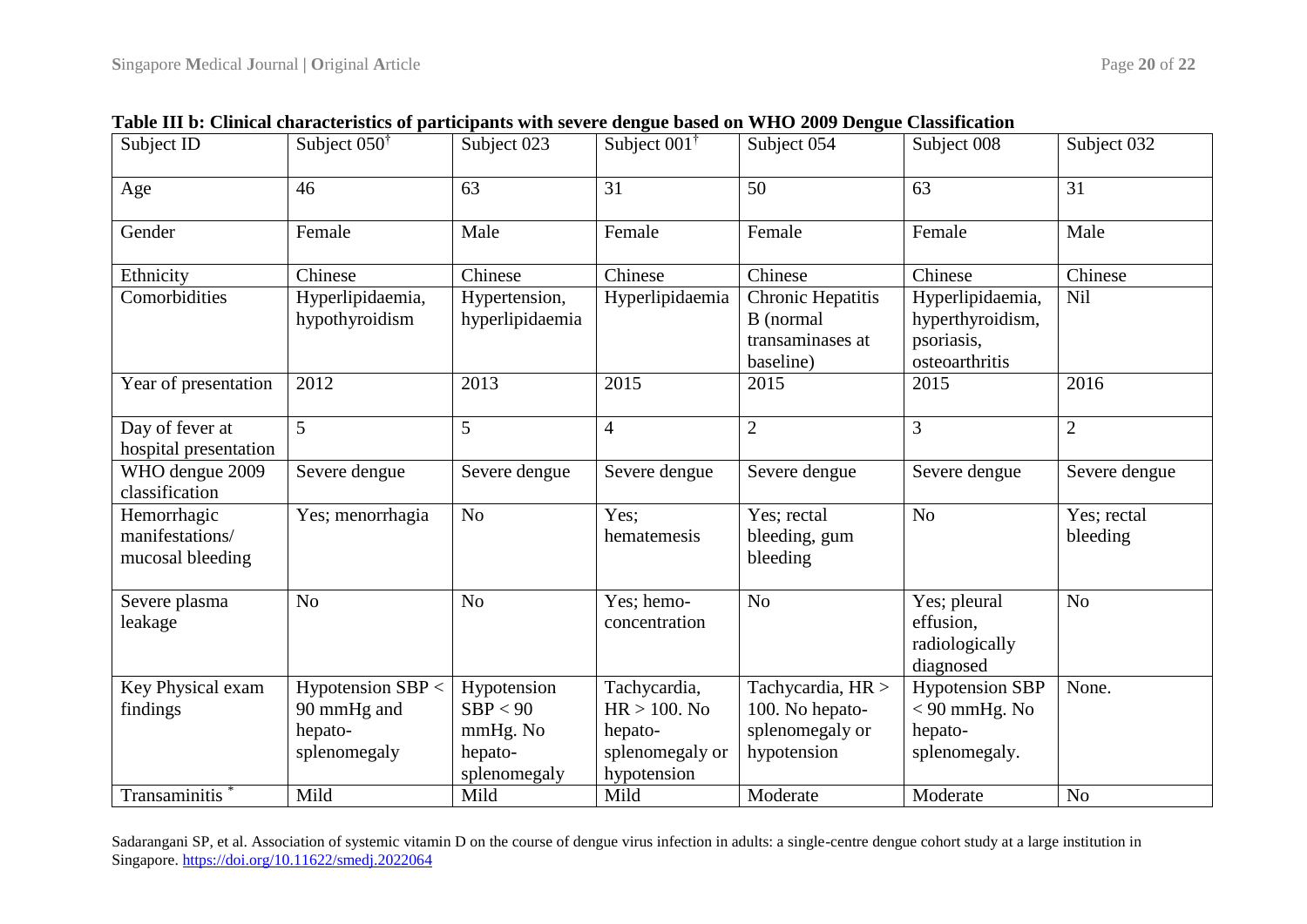| Lowest platelet<br>count (L X 10 $^9$ /L) | 16   | 40             | 56             | 12   | 12             | 140            |
|-------------------------------------------|------|----------------|----------------|------|----------------|----------------|
| Platelet transfusion                      | Yes  | N <sub>o</sub> | N <sub>o</sub> | Yes  | N <sub>o</sub> | N <sub>o</sub> |
| Length of Inpatient<br>stay (days)        | 4    |                |                |      |                |                |
| Serum 25-<br>hydroxyvitamin D<br>(ug/L)   | 3.00 | 5.11           | 3.00           | 5.84 | 6.07           | 5.70           |

\**Transaminitis definition: "mild" defined as transaminase elevation up to 2 times the upper limit of normal laboratory reference range; "moderate" between two to five times upper limit of normal, and "severe" more than 5 times upper limit of normal. Reference range for AST: 7- 55 units/L, ALT: 8-48 units/L).* †*Subjects 001 and 050 had severe dengue both based on WHO 1997 and 2009 definitions.*